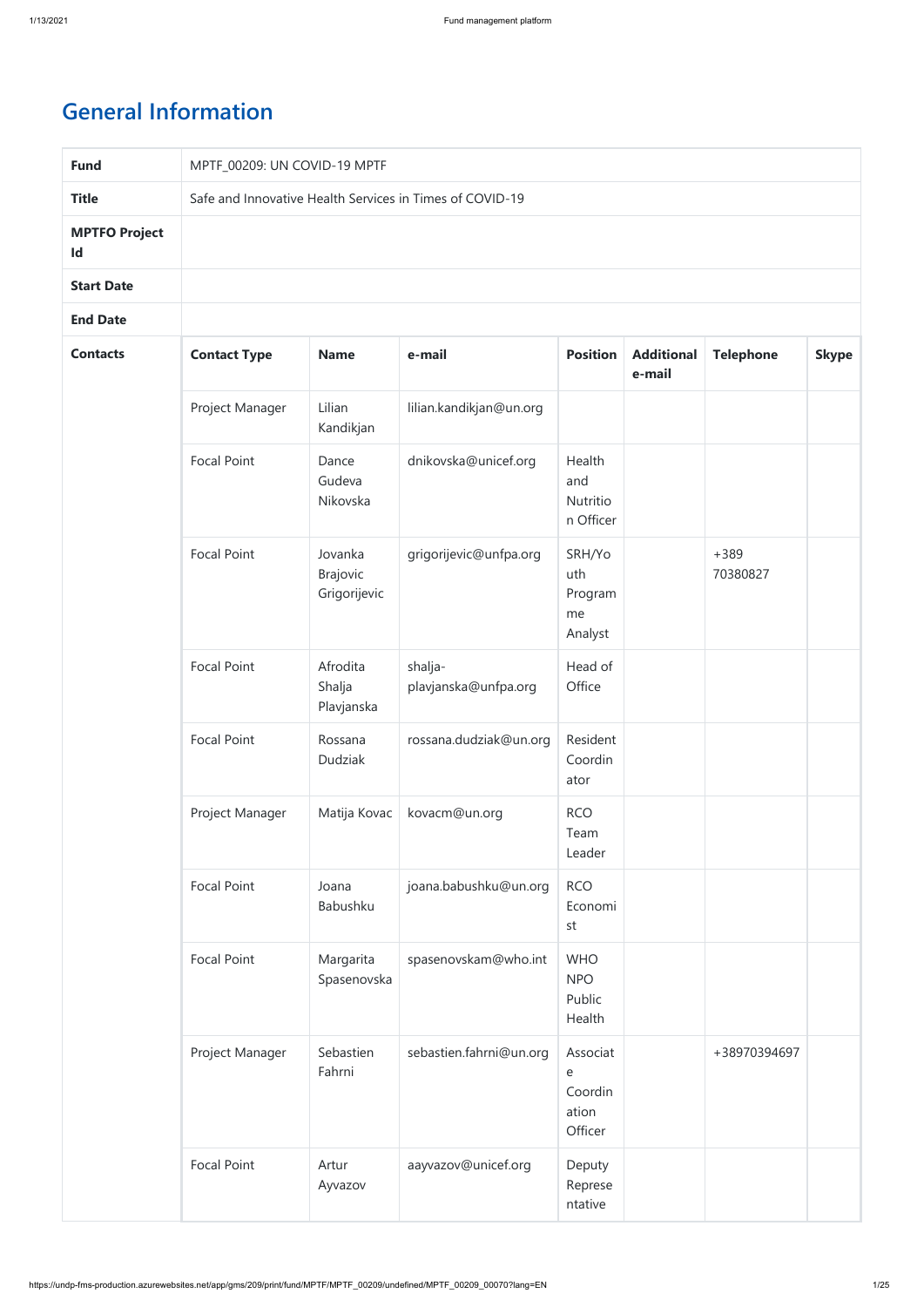https://undp-fms-production.azurewebsites.net/app/gms/209/print/fund/MPTF/MPTF\_00209/undefined/MPTF\_00209\_00070?lang=EN 2/25

| <b>Description</b>                                                                                                               | of COVID-19.                                                               | The provision of sexual and reproductive health, immunization and gender-based violence support services have<br>dramatically decreased since the outbreak of COVID-19. This project's main objective is to improve access to these<br>services for women, adolescent girls and children, with a special focus on the most vulnerable population in remote<br>and underserved areas. The project will introduce innovative health services provided by medical teams in mobile<br>gynecological clinics aimed at improving access to gynecological/obstetrics services; strengthening integrated GBV<br>referral and support, improving immunization coverage and data collection via introduction of digitalized e-<br>immunization registry; and risk communication to immunization- sceptic population and access improve risk<br>communication, as well as raising awareness of women and girls on sexual and reproductive health and gender-<br>based violence. These improved services will address the significant decrease in their provision since the outbreak |                               |                                                                                                                                                                                                                                                                                                                                                 |                              |                     |  |
|----------------------------------------------------------------------------------------------------------------------------------|----------------------------------------------------------------------------|--------------------------------------------------------------------------------------------------------------------------------------------------------------------------------------------------------------------------------------------------------------------------------------------------------------------------------------------------------------------------------------------------------------------------------------------------------------------------------------------------------------------------------------------------------------------------------------------------------------------------------------------------------------------------------------------------------------------------------------------------------------------------------------------------------------------------------------------------------------------------------------------------------------------------------------------------------------------------------------------------------------------------------------------------------------------------|-------------------------------|-------------------------------------------------------------------------------------------------------------------------------------------------------------------------------------------------------------------------------------------------------------------------------------------------------------------------------------------------|------------------------------|---------------------|--|
| <b>Universal</b>                                                                                                                 | <b>Gender Equality Marker</b><br><b>Risk</b>                               |                                                                                                                                                                                                                                                                                                                                                                                                                                                                                                                                                                                                                                                                                                                                                                                                                                                                                                                                                                                                                                                                          |                               |                                                                                                                                                                                                                                                                                                                                                 | <b>OECD-DAC</b>              |                     |  |
| <b>Markers</b><br>• GEM3 - GEWE is the<br>$\bullet$ Low Risk<br>• Medical services<br>principal objective<br>of the Key Activity |                                                                            |                                                                                                                                                                                                                                                                                                                                                                                                                                                                                                                                                                                                                                                                                                                                                                                                                                                                                                                                                                                                                                                                          |                               |                                                                                                                                                                                                                                                                                                                                                 |                              |                     |  |
| <b>Fund Specific</b><br><b>Markers</b>                                                                                           | <b>Fund Windows</b>                                                        | <b>Fund Windows</b><br>• Window 1: Enable Governments and Communities to Tackle the Emergency                                                                                                                                                                                                                                                                                                                                                                                                                                                                                                                                                                                                                                                                                                                                                                                                                                                                                                                                                                            |                               |                                                                                                                                                                                                                                                                                                                                                 |                              |                     |  |
|                                                                                                                                  | <b>Human Rights Based</b><br><b>Approach to COVID19</b><br><b>Response</b> | <b>HRBA</b> integrated<br>$\bullet$ Yes                                                                                                                                                                                                                                                                                                                                                                                                                                                                                                                                                                                                                                                                                                                                                                                                                                                                                                                                                                                                                                  |                               |                                                                                                                                                                                                                                                                                                                                                 |                              |                     |  |
|                                                                                                                                  | <b>Primary Socio-Economic</b><br><b>Pillars</b>                            | <b>Pillars</b><br>• Pillar 1: Health First                                                                                                                                                                                                                                                                                                                                                                                                                                                                                                                                                                                                                                                                                                                                                                                                                                                                                                                                                                                                                               |                               |                                                                                                                                                                                                                                                                                                                                                 |                              |                     |  |
|                                                                                                                                  | <b>Concept Note Type</b>                                                   | <b>Type</b>                                                                                                                                                                                                                                                                                                                                                                                                                                                                                                                                                                                                                                                                                                                                                                                                                                                                                                                                                                                                                                                              | $\bullet$ Funding             |                                                                                                                                                                                                                                                                                                                                                 |                              |                     |  |
| <b>Geographical</b>                                                                                                              | <b>Geographical Scope</b>                                                  |                                                                                                                                                                                                                                                                                                                                                                                                                                                                                                                                                                                                                                                                                                                                                                                                                                                                                                                                                                                                                                                                          | <b>Name of the Region</b>     |                                                                                                                                                                                                                                                                                                                                                 | <b>Region(s)</b>             | <b>Country(ies)</b> |  |
| <b>Scope</b>                                                                                                                     | • Regional                                                                 |                                                                                                                                                                                                                                                                                                                                                                                                                                                                                                                                                                                                                                                                                                                                                                                                                                                                                                                                                                                                                                                                          |                               |                                                                                                                                                                                                                                                                                                                                                 | $\bullet$ Europe             | • North Macedonia   |  |
| <b>Participating</b><br><b>Organizations</b>                                                                                     | <b>Participating</b><br><b>Organizations</b>                               | <b>NGOs</b>                                                                                                                                                                                                                                                                                                                                                                                                                                                                                                                                                                                                                                                                                                                                                                                                                                                                                                                                                                                                                                                              | <b>New</b><br><b>Entities</b> |                                                                                                                                                                                                                                                                                                                                                 | <b>Implementing Partners</b> |                     |  |
| and their<br><b>Implementing</b><br><b>Partners</b>                                                                              | <b>UNFPA</b><br>٠<br><b>UNICEF</b><br>$\bullet$ WHO                        |                                                                                                                                                                                                                                                                                                                                                                                                                                                                                                                                                                                                                                                                                                                                                                                                                                                                                                                                                                                                                                                                          | Other                         | Ministry of Health, Ministry of Labor and Social Policy, E-health<br>Directorate, Association of Gynecologists and Obstetricians,<br>Committee on Safe Motherhood and Healthy Newborn,<br>Macedonian Medical Association, Macedonian Association of<br>Nurses and Midwives, University Clinic of Psychiatry and civil<br>society organizations. |                              |                     |  |
| <b>Programme and</b>                                                                                                             | <b>Budget</b>                                                              | <b>Agency</b>                                                                                                                                                                                                                                                                                                                                                                                                                                                                                                                                                                                                                                                                                                                                                                                                                                                                                                                                                                                                                                                            |                               | <b>Amount</b>                                                                                                                                                                                                                                                                                                                                   |                              | <b>Comments</b>     |  |
| <b>Project Cost</b>                                                                                                              | <b>Budget Requested</b>                                                    |                                                                                                                                                                                                                                                                                                                                                                                                                                                                                                                                                                                                                                                                                                                                                                                                                                                                                                                                                                                                                                                                          |                               | \$850,000                                                                                                                                                                                                                                                                                                                                       |                              |                     |  |
|                                                                                                                                  | <b>Total</b>                                                               |                                                                                                                                                                                                                                                                                                                                                                                                                                                                                                                                                                                                                                                                                                                                                                                                                                                                                                                                                                                                                                                                          |                               | \$850,000                                                                                                                                                                                                                                                                                                                                       |                              |                     |  |
| <b>Keywords</b>                                                                                                                  |                                                                            |                                                                                                                                                                                                                                                                                                                                                                                                                                                                                                                                                                                                                                                                                                                                                                                                                                                                                                                                                                                                                                                                          |                               |                                                                                                                                                                                                                                                                                                                                                 |                              |                     |  |

| <b>Programme</b> | <b>Anticipated Start Date</b> | Dec 31, 2020 |
|------------------|-------------------------------|--------------|
| <b>Duration</b>  | <b>Duration (In months)</b>   | 15           |
|                  | <b>Anticipated End Date</b>   | Mar 31, 2022 |
| <b>Comments</b>  |                               |              |

# **Narratives**

| <b>Title</b>  | <b>Text</b> | <b>Comments</b>        |
|---------------|-------------|------------------------|
| CN_I. What is |             | The proposal addresses |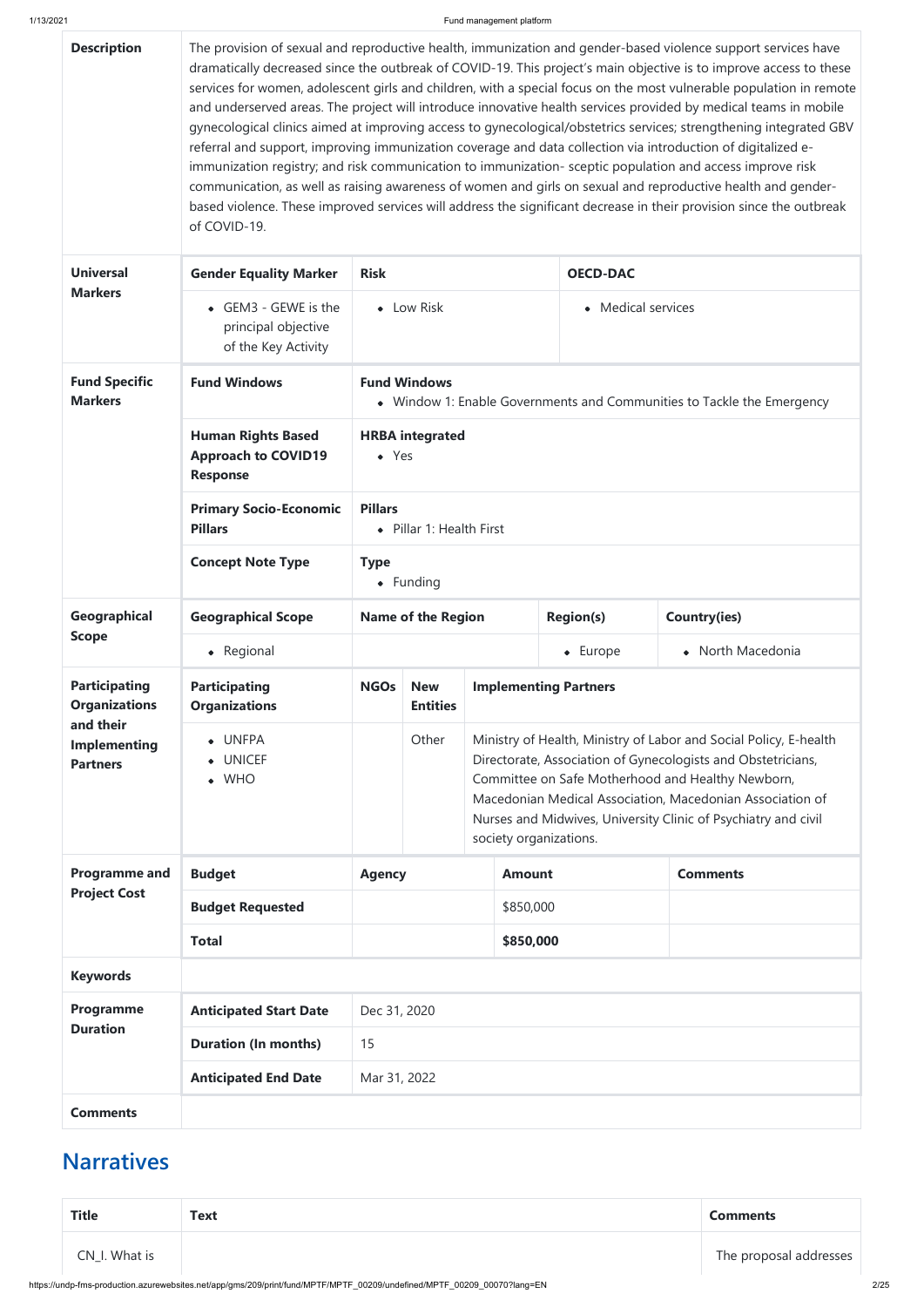the specific need/problem the intervention seeks to address? Summarize the problem. Apply a gender lens to the analysis and description of the problem. Be explicit on who has established the need (plans, national authorities, civil society, UN own analysis, or citizens).

Simple comparison of numbers of health staff dealing with sexual and reproductive health in North Macedonia is showing that this segment of the health system was particularly vulnerable even prior COVID-19, affecting girls' and women's health. Mother and child healthcare services are available to almost all citizens in North Macedonia, however availability of an adequate number of primary level physicians, accessibility and quality of services significantly differs across and within the regions, municipalities and towns. At the moment, North Macedonia has 17 gynecologists per 100,000 people, which is more than the European average. However, their uneven distribution with the majority concentrated in the capital, Skopje, is leaving half of the big cities and villages without services for sexual and reproductive health. Transport costs are also a significant barrier, because all primary gynecologists are located in urban areas. On the other side, the average number of women in their reproductive age per primary gynecologist is 3,610, but there is a 1:3 ratio between the richest and most poorly supplied regions, severely affecting the most vulnerable groups, such as the women and girls from rural areas, Roma communities, with disabilities and from ethnic minorities. There are also significant differences in the number of in-patient gynecologists in different hospitals. At the same time, the total number of midwives and nurses is almost half of the European average. In 2016, there were a total of 1,020 midwives (55.1 per 100,000 people) and 8,700 nurses (469 per 100,000 people), some of whom (311) are part of the polyvalent patronage service. Emergency obstetrics and neonatal care also suffer from inefficient referral systems and inadequate numbers and distribution of skilled staff. These factors together coupled with the lack of evidence-based practices and skilled staff resulted in an increase in perinatal, infant and maternal mortality until 2018, when the trend was reversed with the support of the three UN agencies, UNFPA, UNICEF and WHO. This support continues as such, and one of the key results in 2019-2020, was the development of the National Perinatal Care Masterplan 2030. Its operationalization through pilot testing of interventions in Skopje, Tetovo and Bitola maternities will be supported by the three UN agencies, but also triggered interest for support by the EU.

The findings listed above were also confirmed with the UNICEF Situation Analysis from 2019 which shows that even prior to the COVID-19 pandemic, reproductive health, mental health and adolescent health lagged behind other sectors in terms of resources, personnel and service delivery, particularly affecting women and girls. Additionally, the analysis shows that reducing availability of essential mother and newborn health and sexual and reproductive health services may result in greater numbers of maternal and newborn deaths, unintended pregnancies, unsafe abortions and complicated deliveries without access to essential and emergency care which will affect the overall maternal and newborn outcomes.

Furthermore, the Multi-indicator Cluster Survey (MICS) 2018-2019 shows a very low modern contraceptive prevalence rate of 14.0 for the general population, while even lower for Roma, 8.6.

All these factors will have a severe long-term impact on gender equality, women empowerment and overall women's wellbeing.

A recent socio-economic analysis carried out by UNICEF on the secondary impact of COVID-19 shows that the pandemic has caused delays in accessing hospital care for newborns, children and mothers. The provision of services across the healthcare system declined by 39% for the whole population, 33% for children and 25% for mothers and newborns. Human resources were identified as key bottlenecks in the health response to the COVID-19 crisis and the pandemic revealed severe shortages in medical and personal protective equipment for the personnel working with the infected population.

Mandatory vaccination has a long tradition in the country and has been implemented for over 60 years. It is duly regulated by laws and by-laws, and costed National Immunization Programme is adopted annually. However, annual programme funded by the state budget mainly include only procurement of vaccines, with scarce or no funds planned for capacity development of front-line immunization workers or demand generation.

Routine vaccination applies to persons under 18 years of age and is administered by the immunization teams) at the 35 Health Centers and 103 immunization teams around the country, except for Hepatitis B and BCG, administered in the maternity ward. Mandatory vaccines are given by age, according to the Immunization schedule which is updated annually.

the needs hat have been very much impacted by the pandemic with negative consequences. The interventions are included in SERP. The target beneficairies will be defined based on the level of 'left behindness'. The expertise and capacity of RUNOs described seem to match well with the expertise and capacity required to implement the CN. The requested budget is 1,000,000 while 7,880,000 will be financed from other sources. However, the CN does not explain what these other sources are, and whether or not the amount has been secured. CN anticipate eventual involvement of the private sector in financing the interventions, but this seems to be possible beyond the CN duration. There is an empahsis on the protection of children from GBV and through immunisation. The focus on women at times takes a secondary place, hence a comment on the Gender Marker rating.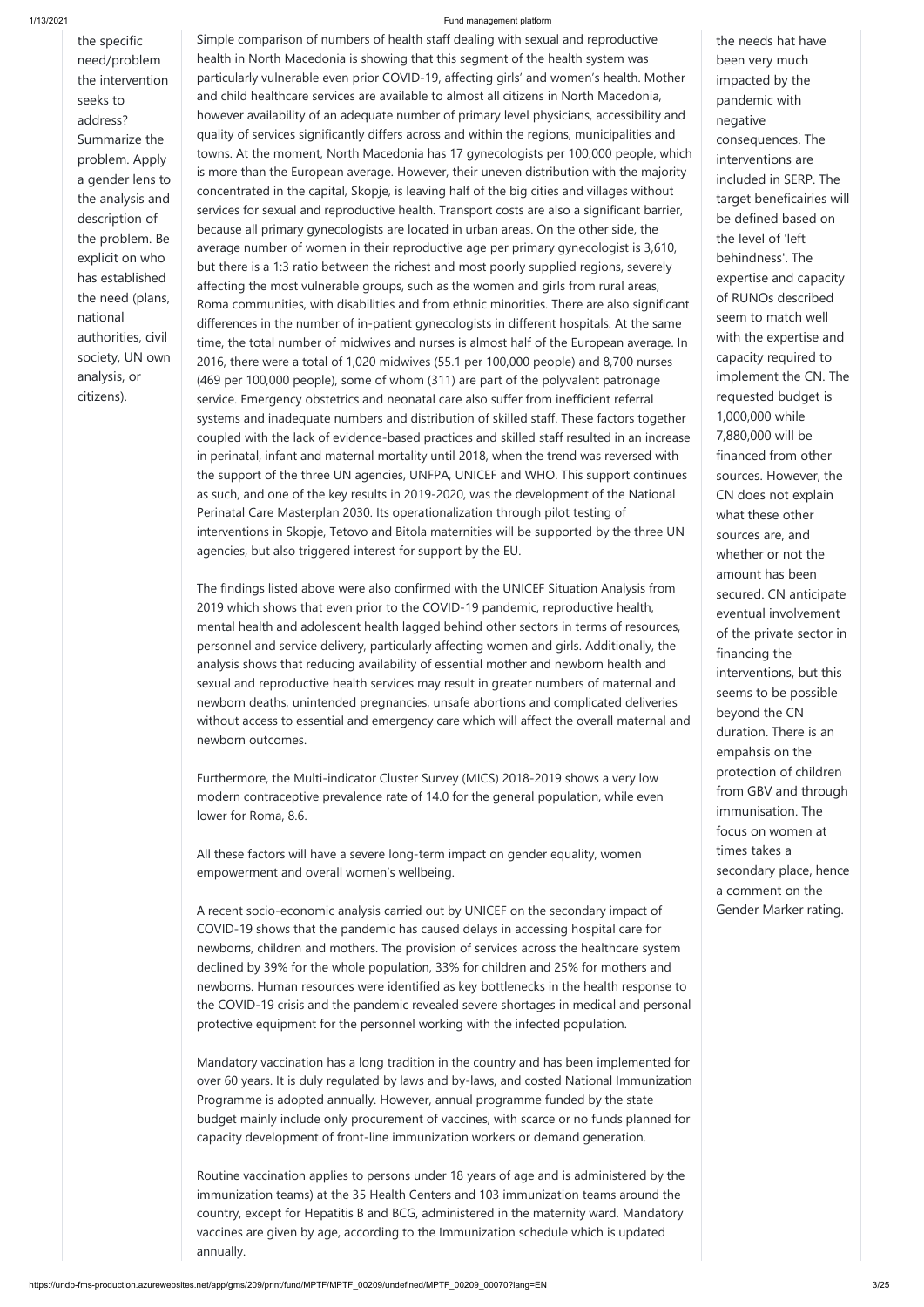The home visiting (patronage) service plays also an important role in the immunization system, in supporting immunization teams in identifying/registering newborns and timely referring them for vaccination according to the immunization calendar, as well as in identifying undeclared and unregistered children.

Since 2017, a significant and worrisome drop in the vaccination rates in North Macedonia has also been noted. Measles vaccination rate for 1 and 2-year-olds fell from 96% in 2005 to 74.8% in 2018, with pockets of 42% in the capital Skopje. A World Bank analysis implies that the reasons for this might include fewer resources for health, prioritizing specialized health care over preventive and primary care services, and facility inefficiencies. Key informants, however, pointed out that the biggest drop was in Skopje and attributed it to a proactive anti-immunization campaign organized through social media. Despite the lack of official evidence on the lack of inter-personal communication (IPC) skills of the front-line immunization teams, the need for their capacity development in IPC skills is outlined in the 2019- 2020 plan signed between the Ministry of Health and UNICEF and UNICEF has already started addressing it through several other initiatives for behavior change and increasing demand for vaccination. In addition, the recent WHO assessment of essential health services undertaken in August 2020 has documented that, during COVID-19, routine immunization was functioning with limited working hours and was partially disrupted due to long curfew hours and lockdowns. However, data is still not available to measure the level of disruption compared to 2019, or to claim total disruption of school vaccinations because of the school closure in March 2020.

The need for development of an e-immunization registry has been identified based on internal analysis in the Ministry of Health and a formal request for support was submitted to WHO in June 2020. The lack of readily available immunization data and monitoring is a result of the fact that evidence related to immunization of children is paper-based only, and it takes a lot of time to collect papers and provide aggregate coverage percentage. There is a huge need for establishment of a national electronic immunization database that will be connected with the national e-health records and reporting system, in order to have a full oversight on the whole territory of the country and thus better coordinate future needs for a large-scope COVID-19 related immunization. Any disruption of immunization services, even for short periods, can result in higher likelihood of Vaccine preventable diseases (VPD) outbreaks. Such outbreaks may result in VPD-related deaths and an increased burden on health systems already strained by the response to the COVID-19 outbreak. In this line also, developing and delivering electronic training packages targeting the health workforce for "Immunization in Practice" (IIP) and "Midlevel Management" (MLM) and "Training of Trainers" (ToT) tailored for North Macedonia are crucial.

This project proposal is a joint effort among UNFPA, UNICEF and WHO, and aims at strengthening essential health services in the times of COVID-19, affecting predominantly women and girls in rural and underserved areas. With the planned activities, adolescent girls, women and children from vulnerable groups and in remote areas of the country will benefit from sexual and reproductive health services, immunization and psycho-social support.

Available global evidence shows that the health and socio-economic crisis caused by COVID-19 will also have long term implications on all layers of the protective environment around children and women, including violence and abuse, mistreatment and neglect, gender-based violence (GBV) and sexual exploitation. Adverse childhood experiences (ACEs) put girls at greater risk, given the different plasticity of their brains, compared to boys and numerous studies indicate a dose– response relationship between the number of ACEs and poor mental health and social difficulties later in life (e.g. substance abuse, interpersonal and self-directed violence, sexual risk taking, poor self-rated health). The increased use of the internet puts children at additional risk of online harm such as sexual exploitation, abuse and bullying. Furthermore, crises such as disease outbreaks place women and girls at greater risk of domestic violence and GBV, particularly in contexts where gender inequality is already pronounced.

Per the data of the Ministry of Labor and Social Policy, the number of reported cases of violence has increased from 329 in the first quarter to 824 for quarters one and two. This is 7,4% higher compared to the same period last year. Of those 824, 611 are women, 140 men and 73 children. It should be noted that reporting was also affected by the lockdowns and fear of victims that services are limited during the pandemic. The OSCE-led study on domestic violence in North Macedonia, conducted in 2019 and supported by UNFPA, UNICEF and UN Women, reveals that 54% of women have experienced some kind of violence since the age of 15, while more than two thirds of women do not know what to do in case of violence. Based on the above, the preexisting alarming condition of GBV was worsened during COVID-19.

Furthermore, it has exacerbated the existing vulnerabilities of the public health system in North Macedonia. Given the fact that the national health system focus was to respond to the pandemic, those resources were redirected and preventive services were reduced or seriously disrupted. Stress, limited mobility, fear from COVID-19 transmission, increased costs for travel and livelihood disruptions aggravated access to lifesaving services for women, girls and children, such as family planning, antenatal care, access to immunization and other critical services.

Total Score 19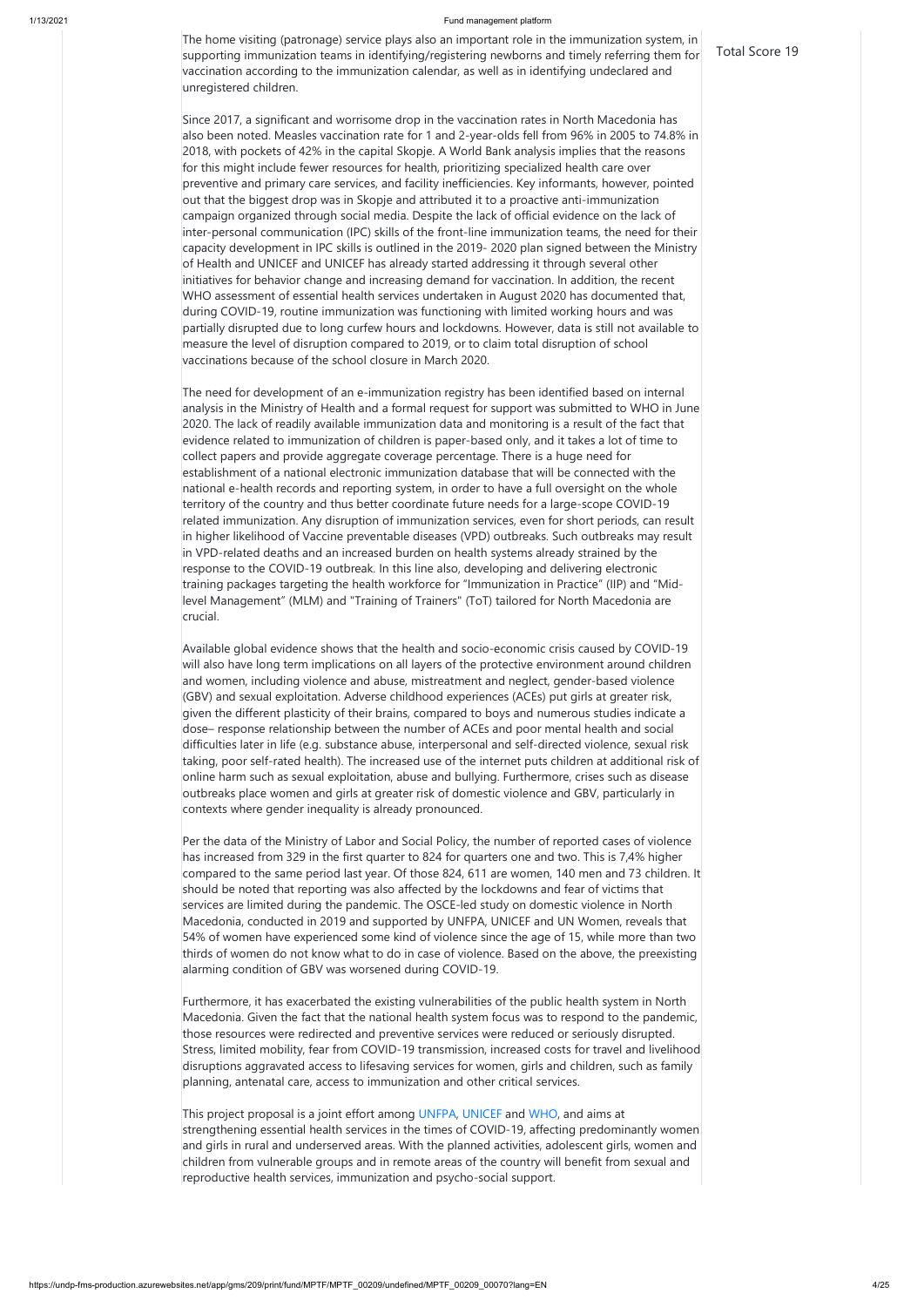https://undp-fms-production.azurewebsites.net/app/gms/209/print/fund/MPTF/MPTF\_00209/undefined/MPTF\_00209\_00070?lang=EN 5/25

P\_I. Immediate Socio-Economic Response to COVID19 and its impact

Vaccines are highly beneficial at a population level and also cost – effective in comparison to other public health interventions. The reduction in morbidity and mortality associated with successful COVID –19 vaccine programme, through a combination of direct and indirect protection, is expected to lead to reduced incidence of the disease and the associated treatments and healthcare cost.

The first COVID-19 case in North Macedonia was registered on 26 February, while the Government has been scaling up preparedness activities since end-January. The spread of infections – in Europe, the Western Balkans region and in 'hotspots' in the country – led to further scale up in measures, including the declaration of the state of emergency as of 18 March, which was subsequently imposed across the entire territory of the country. Initial response by the Government and civil society was heavily focused on health, in order to save lives, coupled by limited non-health emergency interventions. The measures undertaken – infection tracing, treatment, self-isolation, limiting movement and imposing physical distancing – have gradually yielded results, flattening the curve of newly infected cases and increase in recoveries by end-April. By early May, the attention has, similarly to other countries in Europe and the region, gradually shifted towards managing transition, softening the restrictive measures, preparedness and mid and long-term recovery. The number of new infections, however, continued to rise through June and July.

As reflected in the [North Macedonia COVID-19 Response Framework \(CRF\),](https://northmacedonia.un.org/sites/default/files/2020-10/MKD-COVID_19-Response-Framework-20200730_costed.pdf) women and girls are playing a disproportionate role in response to COVID19 and are more exposed to economic shocks and domestic violence. In addition, the pregnant women and breastfeeding are faced with suboptimal preventive care and assistance. Worsened educational outcomes for girls pose a threat of early marriage, teenage pregnancies, their increased involvement in household activities and care.

While the direct health toll of the crisis to-date is clear, the full economic impact is yet to fully transpire and be assessed, as is the mitigating effect of immediate socio- economic measures introduced by the Government with support of international partners since mid-March. The impact is disproportionate for men and women, with the latter more exposed as in COVID-19 responders, due to economic shock and as victims of domestic violence or gender-based violence, which may increase during a lockdown while services and shelters for victims are not operational.

The CRF provides the reference to the UN funding gap of \$22.4 million (Box 2, see per pillar of the CRF) to support response. UN agencies funds, and programmes have already invested significant resources to support COVID-19 response in North Macedonia. The value of ongoing interventions amounts to \$9.3 million, of which \$1.7 million were reprogrammed funds. For details see the UN response activity tracker (Annex 2 of the CRF).

The Joint Programme will primarily focus on socially vulnerable groups, women girls and children, who are at risk which and has exacerbated by COVID-19 pandemic, leaving those groups behind and making them fall through the cracks of various essential life-saving services, such as sexual and reproductive health, immunization and gender-based violence. Target vulnerable groups include: women and girls of reproductive age (15-49), from vulnerable groups, including women victims of violence, women living in poverty, women with disabilities, Roma, other ethnic minorities, persons living in remote areas with no accessibility to healthcare and social services;

Furthermore, health workers and social service workforce is at the forefront of the rapid service provision dealing with the crisis on a daily basis. Increased skills and resilience of health workers and social service professionals for provision of mobile services will result in better coverage of services in underserved areas, but also increase understanding of psychological distress caused by COVID and the needs of vulnerable groups. The target groups will include: gynecologists and obstetricians, social service work force, immunization teams, nurses, midwives, hospital staff in maternity wards, government agencies and employees engaged in primary, secondary and tertiary health care; data collecting, analysis and planning.

Other relevant reference material:

The Social and Economic Effects of COVID-19 on Children in North Macedonia - *Rapid Analysis and Policy Proposals, [https://www.unicef.org/northmacedonia/reports/social-and-economic-effects-covid-19](https://www.unicef.org/northmacedonia/reports/social-and-economic-effects-covid-19-children-north-macedonia) [children-north-macedonia](https://www.unicef.org/northmacedonia/reports/social-and-economic-effects-covid-19-children-north-macedonia)*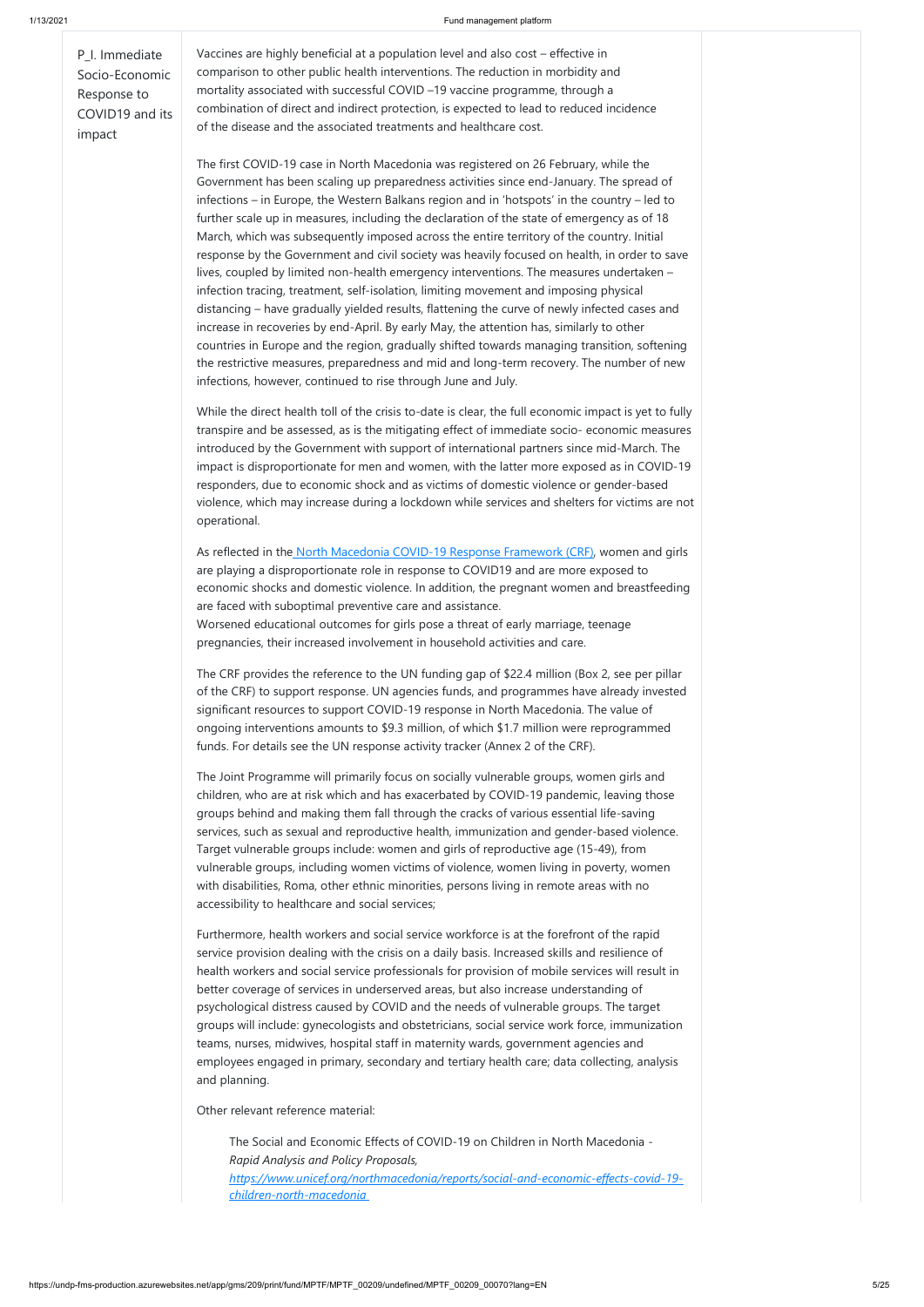on the principle

of "recover

d) if and how the theory of change reflects the Gender Equality Marker score selected in this solution

better together" be prevented, thus saving families from additional financial hardship, waiting with other By bringing the services closer to the clients, unnecessary travel to health institutions will patients in waiting rooms during pandemic, as well as avoidance of going to receive essential health services due to fear of COVID-19.

| CN_II. Results<br>expected to be<br>achieved and a<br>clear<br>explanation of<br>tangible results<br>or changes that<br>will be achieved<br>through this<br>collaborative<br>programme<br>Describe the<br>results expected<br>to be achieved<br>and how it | The Joint Programme focuses on addressing the immediate needs of the most vulnerable<br>groups caused by COVID-19, but also lay the foundation for post-crisis recovery by<br>ensuring that the developed model of mobile service provision for SRH and<br>immunization are replicated in other regions, underserved areas, that will not be covered<br>by the program. The collaborative programme will be implemented by UNFPA, UNICEF<br>and WHO. The expected programme results are complementary and aligned with the<br>three agencies' ongoing activities in response to COVID-19. Therefore, the intervention is<br>in line with Pillar 1 – Health First: protecting health services and systems during and after<br>the crisis and Pillar 2 - Protecting People: social protection and basic services of the UN<br>North Macedonia COVID-19 Country Response Framework.<br>In addition to the digitalization of the monitoring and reporting system on immunization<br>which builds on creating relevant modules within the eHealth system at MoH and<br>targeting the health workers with immunization training, all the other activities will be<br>implemented through the establishment of outreach services that will primarily be<br>focused on girls and women of reproductive age (15-49) and children living in remote<br>areas and RCCE activities on GBV and immunization. | As per SG Designate<br>email |
|------------------------------------------------------------------------------------------------------------------------------------------------------------------------------------------------------------------------------------------------------------|------------------------------------------------------------------------------------------------------------------------------------------------------------------------------------------------------------------------------------------------------------------------------------------------------------------------------------------------------------------------------------------------------------------------------------------------------------------------------------------------------------------------------------------------------------------------------------------------------------------------------------------------------------------------------------------------------------------------------------------------------------------------------------------------------------------------------------------------------------------------------------------------------------------------------------------------------------------------------------------------------------------------------------------------------------------------------------------------------------------------------------------------------------------------------------------------------------------------------------------------------------------------------------------------------------------------------------------------------------------------------------------------|------------------------------|
| contributes to                                                                                                                                                                                                                                             | The project is aimed at addressing the following problems:                                                                                                                                                                                                                                                                                                                                                                                                                                                                                                                                                                                                                                                                                                                                                                                                                                                                                                                                                                                                                                                                                                                                                                                                                                                                                                                                     |                              |
| the Covid-19                                                                                                                                                                                                                                               |                                                                                                                                                                                                                                                                                                                                                                                                                                                                                                                                                                                                                                                                                                                                                                                                                                                                                                                                                                                                                                                                                                                                                                                                                                                                                                                                                                                                |                              |
| response and                                                                                                                                                                                                                                               | Poor availability and accessibility of sexual and reproductive health services (family                                                                                                                                                                                                                                                                                                                                                                                                                                                                                                                                                                                                                                                                                                                                                                                                                                                                                                                                                                                                                                                                                                                                                                                                                                                                                                         |                              |
| the SDGs.                                                                                                                                                                                                                                                  | planning, antenatal care and cervical cancer prevention) in different parts of the                                                                                                                                                                                                                                                                                                                                                                                                                                                                                                                                                                                                                                                                                                                                                                                                                                                                                                                                                                                                                                                                                                                                                                                                                                                                                                             |                              |
| Describe                                                                                                                                                                                                                                                   | country;                                                                                                                                                                                                                                                                                                                                                                                                                                                                                                                                                                                                                                                                                                                                                                                                                                                                                                                                                                                                                                                                                                                                                                                                                                                                                                                                                                                       |                              |
| programme                                                                                                                                                                                                                                                  | Decreasing regular immunization check-ups and growing vaccine hesitancy;<br>Paper-based recording and reporting system on immunization                                                                                                                                                                                                                                                                                                                                                                                                                                                                                                                                                                                                                                                                                                                                                                                                                                                                                                                                                                                                                                                                                                                                                                                                                                                         |                              |
| approaches,                                                                                                                                                                                                                                                | Underdeveloped system of services to address gender-based violence<br>$\bullet$                                                                                                                                                                                                                                                                                                                                                                                                                                                                                                                                                                                                                                                                                                                                                                                                                                                                                                                                                                                                                                                                                                                                                                                                                                                                                                                |                              |
| methods, and                                                                                                                                                                                                                                               |                                                                                                                                                                                                                                                                                                                                                                                                                                                                                                                                                                                                                                                                                                                                                                                                                                                                                                                                                                                                                                                                                                                                                                                                                                                                                                                                                                                                |                              |
| theory of                                                                                                                                                                                                                                                  | The available evidence as well as anecdotal data suggests that the situation with all of                                                                                                                                                                                                                                                                                                                                                                                                                                                                                                                                                                                                                                                                                                                                                                                                                                                                                                                                                                                                                                                                                                                                                                                                                                                                                                       |                              |
| change, and                                                                                                                                                                                                                                                | these problems is of particular concern in hard to reach and underserved areas.                                                                                                                                                                                                                                                                                                                                                                                                                                                                                                                                                                                                                                                                                                                                                                                                                                                                                                                                                                                                                                                                                                                                                                                                                                                                                                                |                              |
| explain why they                                                                                                                                                                                                                                           | Outcome 1: Improved accessibility, availability and provision of quality sexual and                                                                                                                                                                                                                                                                                                                                                                                                                                                                                                                                                                                                                                                                                                                                                                                                                                                                                                                                                                                                                                                                                                                                                                                                                                                                                                            |                              |
| are the                                                                                                                                                                                                                                                    | reproductive health, immunization services and gender-based violence referral and                                                                                                                                                                                                                                                                                                                                                                                                                                                                                                                                                                                                                                                                                                                                                                                                                                                                                                                                                                                                                                                                                                                                                                                                                                                                                                              |                              |
| appropriate                                                                                                                                                                                                                                                | support services in the context of COVID-19, to women, adolescent girls and children,                                                                                                                                                                                                                                                                                                                                                                                                                                                                                                                                                                                                                                                                                                                                                                                                                                                                                                                                                                                                                                                                                                                                                                                                                                                                                                          |                              |
| response to the                                                                                                                                                                                                                                            | with a special focus on the most vulnerable population in remote and underserved areas.                                                                                                                                                                                                                                                                                                                                                                                                                                                                                                                                                                                                                                                                                                                                                                                                                                                                                                                                                                                                                                                                                                                                                                                                                                                                                                        |                              |
| problem. Please                                                                                                                                                                                                                                            |                                                                                                                                                                                                                                                                                                                                                                                                                                                                                                                                                                                                                                                                                                                                                                                                                                                                                                                                                                                                                                                                                                                                                                                                                                                                                                                                                                                                |                              |
| highlight a) how                                                                                                                                                                                                                                           | Output 1: Mobile teams equipped with necessary skills and tools to provide timely                                                                                                                                                                                                                                                                                                                                                                                                                                                                                                                                                                                                                                                                                                                                                                                                                                                                                                                                                                                                                                                                                                                                                                                                                                                                                                              |                              |
| the solution(s) is                                                                                                                                                                                                                                         | sexual and reproductive health services to women and girls (and immunization<br>services for children from vulnerable families) with focus on those in hard to reach                                                                                                                                                                                                                                                                                                                                                                                                                                                                                                                                                                                                                                                                                                                                                                                                                                                                                                                                                                                                                                                                                                                                                                                                                           |                              |
| data driven<br>(especially on                                                                                                                                                                                                                              | and under-served areas.                                                                                                                                                                                                                                                                                                                                                                                                                                                                                                                                                                                                                                                                                                                                                                                                                                                                                                                                                                                                                                                                                                                                                                                                                                                                                                                                                                        |                              |
| population                                                                                                                                                                                                                                                 | The approach of the Output 1 is to utilize the mobile gynecological clinics of the                                                                                                                                                                                                                                                                                                                                                                                                                                                                                                                                                                                                                                                                                                                                                                                                                                                                                                                                                                                                                                                                                                                                                                                                                                                                                                             |                              |
| being targeted)                                                                                                                                                                                                                                            | Ministry of Health and the skilled and experienced mobile gynecological teams to                                                                                                                                                                                                                                                                                                                                                                                                                                                                                                                                                                                                                                                                                                                                                                                                                                                                                                                                                                                                                                                                                                                                                                                                                                                                                                               |                              |
| b) if and how it                                                                                                                                                                                                                                           | provide a broad range of services for sexual and reproductive health. At the same time,                                                                                                                                                                                                                                                                                                                                                                                                                                                                                                                                                                                                                                                                                                                                                                                                                                                                                                                                                                                                                                                                                                                                                                                                                                                                                                        |                              |
| employs any                                                                                                                                                                                                                                                | health staff will be included in the teams to provide immunization services where needed                                                                                                                                                                                                                                                                                                                                                                                                                                                                                                                                                                                                                                                                                                                                                                                                                                                                                                                                                                                                                                                                                                                                                                                                                                                                                                       |                              |
| innovative                                                                                                                                                                                                                                                 | (for catch-up vaccination). Health staff in the mobile units will be also equipped with skills                                                                                                                                                                                                                                                                                                                                                                                                                                                                                                                                                                                                                                                                                                                                                                                                                                                                                                                                                                                                                                                                                                                                                                                                                                                                                                 |                              |
| approaches; c) if                                                                                                                                                                                                                                          | in GBV, to ensure that survivors of gender-based violence are empowered to report and<br>informed about the available services. Services and referral will be regulated with clear                                                                                                                                                                                                                                                                                                                                                                                                                                                                                                                                                                                                                                                                                                                                                                                                                                                                                                                                                                                                                                                                                                                                                                                                             |                              |
| and how it                                                                                                                                                                                                                                                 | protocols, while mobile teams will be trained on topics related to sexual and reproductive                                                                                                                                                                                                                                                                                                                                                                                                                                                                                                                                                                                                                                                                                                                                                                                                                                                                                                                                                                                                                                                                                                                                                                                                                                                                                                     |                              |
| applies a human                                                                                                                                                                                                                                            | health, immunization services, GBV and basic psycho-social counselling.                                                                                                                                                                                                                                                                                                                                                                                                                                                                                                                                                                                                                                                                                                                                                                                                                                                                                                                                                                                                                                                                                                                                                                                                                                                                                                                        |                              |
| rights-based                                                                                                                                                                                                                                               |                                                                                                                                                                                                                                                                                                                                                                                                                                                                                                                                                                                                                                                                                                                                                                                                                                                                                                                                                                                                                                                                                                                                                                                                                                                                                                                                                                                                |                              |
| approach and                                                                                                                                                                                                                                               | The mobile teams established with this project will visit prioritized remote areas and aim                                                                                                                                                                                                                                                                                                                                                                                                                                                                                                                                                                                                                                                                                                                                                                                                                                                                                                                                                                                                                                                                                                                                                                                                                                                                                                     |                              |
| how is it based                                                                                                                                                                                                                                            | for 30% more women and girls to benefit from high quality services, bringing the country<br>closer to the achievement of SDG 3 and 5.                                                                                                                                                                                                                                                                                                                                                                                                                                                                                                                                                                                                                                                                                                                                                                                                                                                                                                                                                                                                                                                                                                                                                                                                                                                          |                              |

The programme will build upon existing resources, such as mobile gynecological clinics, technical expertise, training materials and e-health platforms for training and data collection. All agencies will make maximum use of the telemedicine modules aimed for primary healthcare workers, including gynecologists, as well as the development of adequate referral paths and protocols for operation (adapted from the previous experience), supported by the three UN agencies.

With the program, small-scale equipment that will complement the existing in the mobile gynecological clinics, such as colposcopes, will be procured. This, together with reproductive health kits, medical supplies and personal protective equipment will be procured, in order to ensure that the needed prerequisites are in place for provision of the planned services in with implementation of COVID-19 safety measures. The necessary IT equipment (laptops) will also be procured, and linkages with "Moj Termin" established,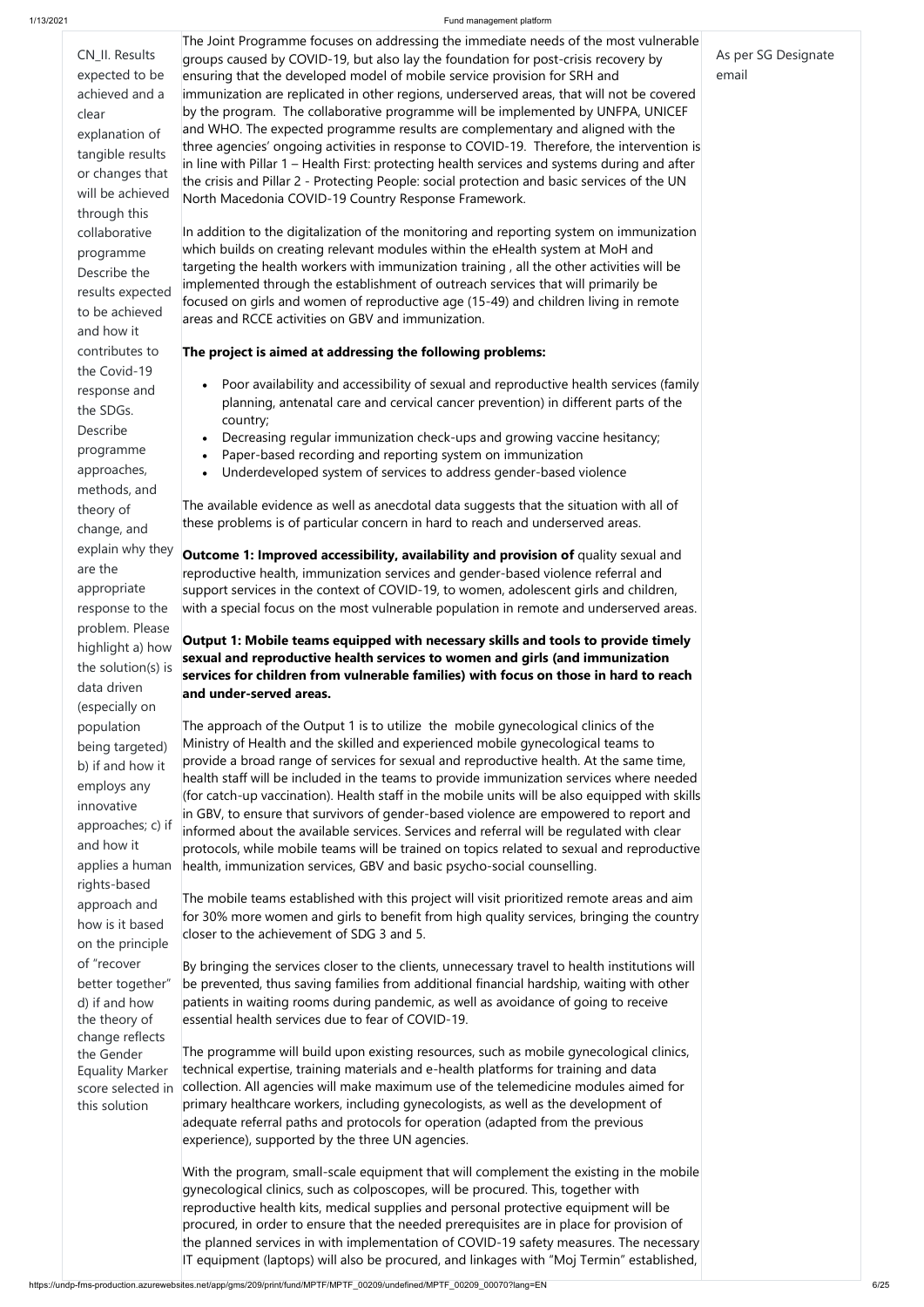to allow for full integration of the services of the mobile units with the existing national e-health platform. Furthermore, training of health staff in key skills needed to provide gynecological service in mobile clinics will be ensured. Provision of sexual and reproductive health services will be organized in partnership with the Macedonian Medical Association – Association of Gynecologists and Obstetricians under the leadership of the Ministry of Health and the Committee on Safe Motherhood and Healthy Newborn.

Selected municipalities and relevant civil society organizations will be engaged to reach out to vulnerable groups to create demand and raise awareness of the availability of services and their health benefits. The Ministry of Health, with the support of UNFPA, has successfully managed such services in the past (refugee/migrant crisis 2015/2016), providing gynecological services through mobile gynecological clinics on-site and ensuring referrals to secondary and tertiary-level facility services. Thus, good practices and lessons learned will be fully considered, incorporating COVID-19 information as well as offering safe and secure channel for accessing the required services during the pandemic.

As part of the team, immunization staff will be included in the mobile unit, to provide medical check-ups and actual vaccination for girls and boys in the remote and underserved areas. The project will ensure availability of these teams and with regular visits to remote and underserved areas children and their families will benefit from immunization and will be protected from vaccine-preventable diseases that impose a serious threat during COVID-19.

The mobile units will also be serving as a hub for the identification and evaluation of suspect cases of DV (domestic violence) and GBV, also serving as an information point and referral to other services.

At the beginning of the project, a rapid update of the situation will be performed. This includes mapping of the availability, capacity and distribution of service providers, portable small-scale equipment and medical supplies needed for the mobile gynecological clinics, the structure of the targeted population in the selected municipalities, definition of priority geographic areas to be targeted with the program, and identification of the key partners, including their role in the development of a functional, sustainable and integrated model of mobile services. Primary level health services provided through the mobile teams will be recorded in the e-health electronic system, and thus connected and coordinated with higher levels of care for referral and follow-up. For this, a sustainable solution will be sought with the E-Health Directorate, so that women and girls left behind are gradually integrated in the health system and data collection, monitoring and tracking is improved.

Community-based communications activities and raising awareness multi-media campaign related to the sexual and reproductive health services are aimed to create demand for the essential health services, as well as for Covid-19 prevention and response. It will also include activities to raise awareness and importance of sexual and reproductive health services, like cervical cancer prevention, antenatal care, family planning and the importance of contraception with key messages already crafted by UNFPA, aimed at target audiences (adolescent girls and women). Community-based communications activities will be used to influence knowledge as well as practices regarding sexual and reproductive health services, especially among Roma and other vulnerable groups.

Various communications channels will be used, including social media and mainstream media, as well as several community-based approaches and sources (local information spots, 'snow ball' techniques, community informative forums, local non-governmental organizations, community health-workers etc.). The messages will be in local languages and accessible to people with visual or hearing impairment.

**Output 2. Capacity development for essential health workforce necessary to provide safe, effective and quality immunization services and development of national digital/electronic immunization registry to provide accurate and timely data on immunization**

With the support of this project, the Ministry of Health will introduce into its regular system a new e-immunization registry, aimed at addressing many of the critical datarelated challenges faced by the immunization programs, by ensuring that all children registered at birth do not miss a potentially life-saving vaccine. The digitalization of the processes is important because paper systems lead to heavy workload burdens, while the information technology solutions would allow the vaccination workers to reallocate their valuable time, spending more time caring for children and less time administratively and manually compiling reports (which would instead be automatically generated). The use of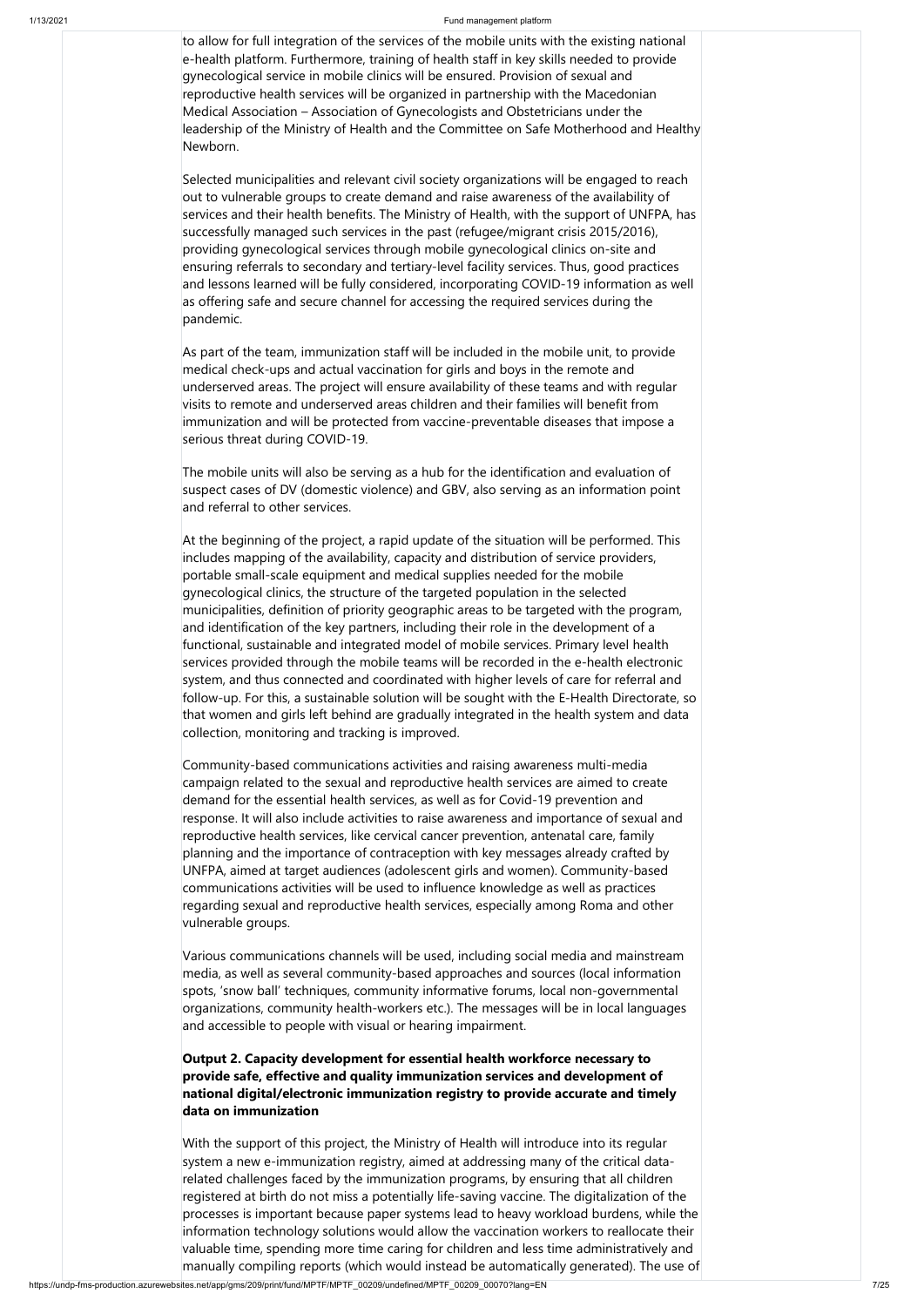unified national recording tool will provide a detailed real-time picture of the condition of the vaccinated population in the country, a detailed picture of the recorded adverse reactions after vaccination, as well as accurate planning and optimal consumption of vaccines in each Health Center where mandatory immunization is performed. Taking into account the health risk of the decreased percentage of vaccinated children, the software will allow to have correct information about the immunization coverage at national level, and real-time immunization data disaggregated by gender and other social determinants of health. It will also contribute to better planning for procurement of vaccines and realtime data on coverage, as well as to generate better preparedness for large-scale immunization. Policy and decision making will be evidence-based and will provide equitable services for all population groups. This will not only contribute to addressing the COVID-19 pandemic related short-term issues, but also modernize the immunization process, thus contributing to improving health services for children and adolescents in the long term (building back better). Such a database would also enable more effective roll-out of the Covid-19 vaccine.

Part of any success of a health preventive intervention is capacity development of the health workforce. The project will therefore support capacity development in interpersonal communication skills (IPCS), as well as development and monitoring the uptake of online open training courses: Immunization in Practice" (IIP) and "Mid-level Management" (MLM) and "Training of Trainers" (ToT) tailored for North Macedonia and aiming to build capacities of immunization managers and providers countrywide, including immunization units, primary pediatricians, family physicians and primary health care nurses.

The aim of MLM training is to enable immunization managers at all levels to acquire skills in planning, management, monitoring and evaluation of the immunization system. It will also give them the knowledge to supervise and support immunization operations such as service delivery, the cold chain and logistics, purchase and quality control of vaccines, communication in support of the programme. WHO series of trainings aim to provide immunization health care workers (HCW) with up-to-date technical knowledge, provide guidance on how to make the best use of resources in order to ensure the success of the immunization programmes. and also as new vaccines are becoming available, this series will provide guidance to the mid-level managers in meeting the challenges of introducing a new vaccine into the immunization programmes.

Training course will contain several modules which will enable HCW to address cold chain, vaccines and safe-injection equipment management, partnering with communities and risk communication, immunization safety, supportive supervision, monitoring the immunization system and making disease surveillance work.

Rapid assessment will be performed to better understand the perceptions of risks (myths and facts) among the health workers and general population (self-efficacy, perceptions and attitudes related to routine immunization).

Risk Communication and Community Engagement activities under this output are aimed to create demand for the immunization services and actions will include communication for development initiatives to address growing vaccine hesitancy, including strengthening health workers' interpersonal communication skills and other communication interventions to support immunization catch-up campaigns. The approaches will build on existing initiatives that have a proven record of driving change, including rolling out a UNICEF-tested capacity development programme on interpersonal skills to respond to vaccine hesitancy, and build on a social media listening initiative designed to track and respond to perceptions, sentiments and misinformation associated with routine and new/evolving vaccines, as part of the discourse in the plight to establish

### a vaccine for COVID-19.

Alongside the Risk Communication and Community Engagement activities, the project will also promote awareness of vaccine risks and benefits, it will contribute to better understanding of the perceptions of risk (myths and facts) among the health workers and general public, and promptly prepare the health system for managing any adverse events and concerns about vaccine safety, including informing parents about vaccine schedules. It will include explaining properly the benefits and risks of a recommended vaccine; addressing public concerns and upcoming or persistent rumors about vaccine safety and preparing to address vaccine safety crises if and when they occur.

**Output 3. Development of system for recognition, reporting and referral of genderbased violence cases, targeting under-served areas and groups**

Boys and girls both experience violence, but their gender makes them vulnerable to certain types of violence, wherein girls and women have lower social status and less power overall. The COVID-19 pandemic further hindered access to services that address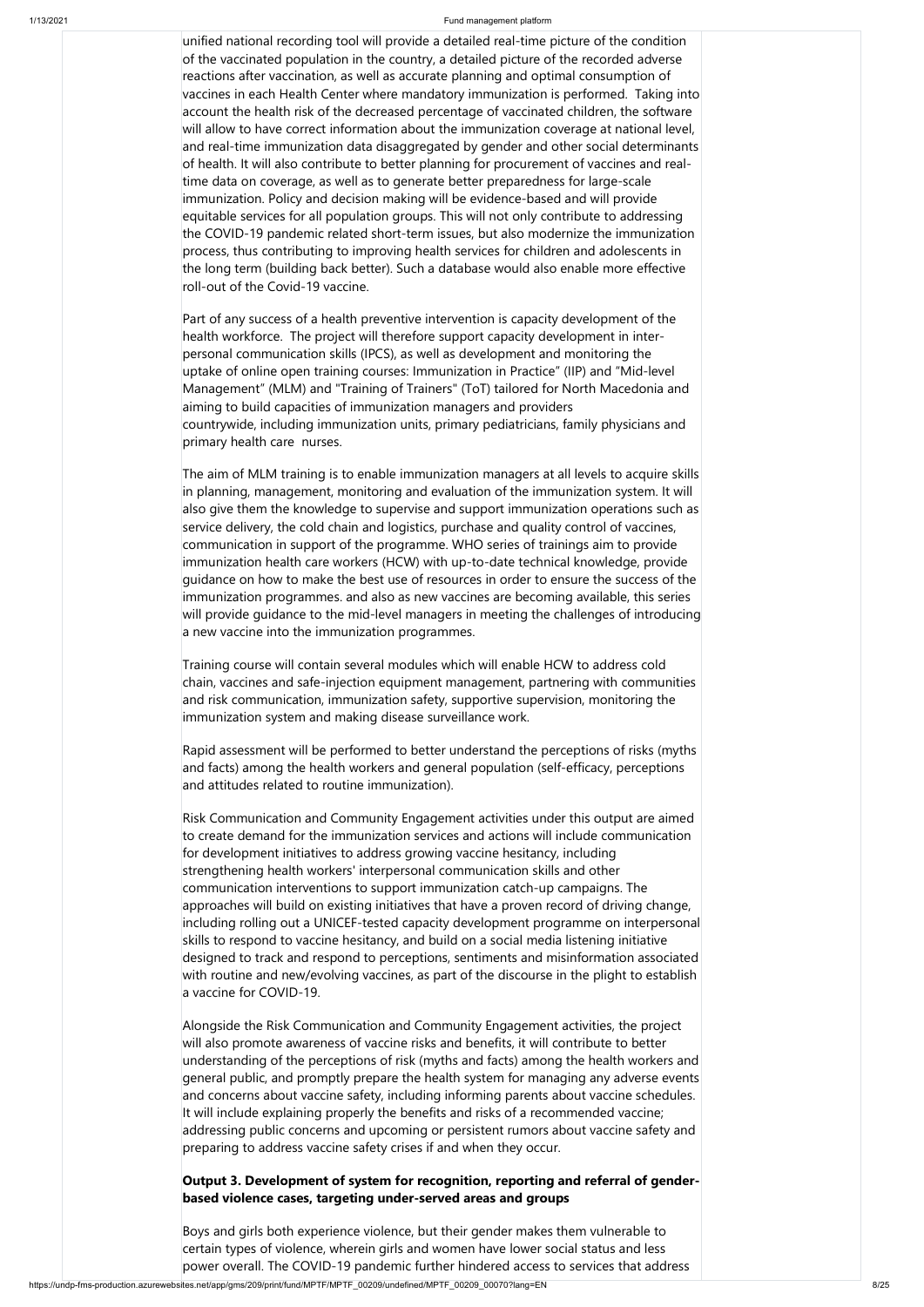https://undp-fms-production.azurewebsites.net/app/gms/209/print/fund/MPTF/MPTF\_00209/undefined/MPTF\_00209\_00070?lang=EN 9/25

gender-based violence at a time when many women and girls may need these services. To protect children and their families, particularly the most vulnerable, during the COVID-19 crisis and beyond, the national systems need to be strengthened, and communitybased services need to be supported to best respond to the needs of vulnerable children and families. There is an urgent need to prioritize support in child protection service provision, through a remapping effort, only possible by strengthening referral and response mechanisms. Programmes will be adapted to meet the needs of gender-based violence survivors and mitigate emerging risks during COVID-19 pandemic, aiming at a longer-term system strengthening, to ensure coordinated and age-appropriate health, protection, psychosocial and justice services and systems are in place and functioning. Risk Communication and Community Engagement activities will be implemented, to ensure referral pathways changes are communicated to the providers and the public.

To ensure the continuity of services, the social service workforce needs to be supported to be able to work. Social work outreach, family support services, and key child protection mechanisms need to be strengthened to ensure prevention and protection from violence and all forms of exploitation, including GBV. It is also crucial to ensure that key protection workers can respond to emergency cases requiring face-to-face interventions. Trainings and technical support for service providers dealing with genderbased violence will be adapted to the pandemic, aimed to enable girls and women to safely and confidentially access GBV services, to ensure referral pathways are developed and functional, and to increase the local and national capacity for service delivery to GBV survivors.

During the pandemic, the mental health of children and young people is specifically endangered. As part of the holistic and comprehensive approach to their psychosocial support, the support of the community from all relevant factors, especially from the social service workforce and professionals in primary health care, is especially important. Primary healthcare (PHC) is an important part of the system in order to restore efficiency, compactness and reformulate the way it functions, as well as to strengthen and mobilize the family system. State and non-state helplines for violence cases and for the provision of psychosocial support will be supported through this project, as well as positive parenting support services. These services will ensure referral to the most appropriate type of service for domestic and gender-based violence (free legal aid, psychological counseling and support for social services), if any case of violence is reported. Through online sessions, videos and materials developed and shared in the media, respectful relationships and gender equality will be promoted, and awareness will be increased on the harm that violence can cause to children and on the increased risk of child sexual exploitation and abuse with increased (unsupervised) use of the internet.

The project will allow the health professionals in the mobile teams to gain the necessary skills to recognize or suspect domestic or gender-based violence. They will be trained how to provide basic psycho-social support discreetly, ensure confidentiality, and provide information for the victims on availability of existing organizations and institutions that can offer protection and psycho-social support. This will be complemented with establishment of trauma-informed primary healthcare practices, including screening for ACEs. By doing so, women and girls at risk of violence and child victims of violence will be empowered to seek such services and be reached by the child protection system.

Risk Communication and Community Engagement is essential for maintaining trust in public health and protection systems. Clear messages about when and where to seek care, especially in cases of gender-based violence, are essential and should be mainstreamed as part of the response communication strategy, including public health messaging to inform adolescent girls and women where and how to get support and care in case of any sexual violence.

Risk Communication and Community Engagement on the secondary impact of GBV and prevalent use of violent child discipline measures will build on a parenting method and will include messaging to break the taboo on violence and adversities in childhood. It will also touch on the development and strengthening of important safety issues among local communities, especially vulnerable populations, health-care workers and decisionmakers.

Information in local languages will guide the public to be able to keep up with changes in service delivery platforms, including outreach activities in their communities. Multiple communication approaches will be used, including social media channels, to build public confidence and encourage the continued utilization of essential services during the outbreak. Information sources trusted by the public will be identified, such as primary care clinics, pharmacies, community health workers, non-governmental organizations, while ensuring these sources are kept up to date about changes in essential service delivery and about available resources, such as hotlines for GBV. Activities are also planned to ensure that messages are accessible to people with visual, hearing or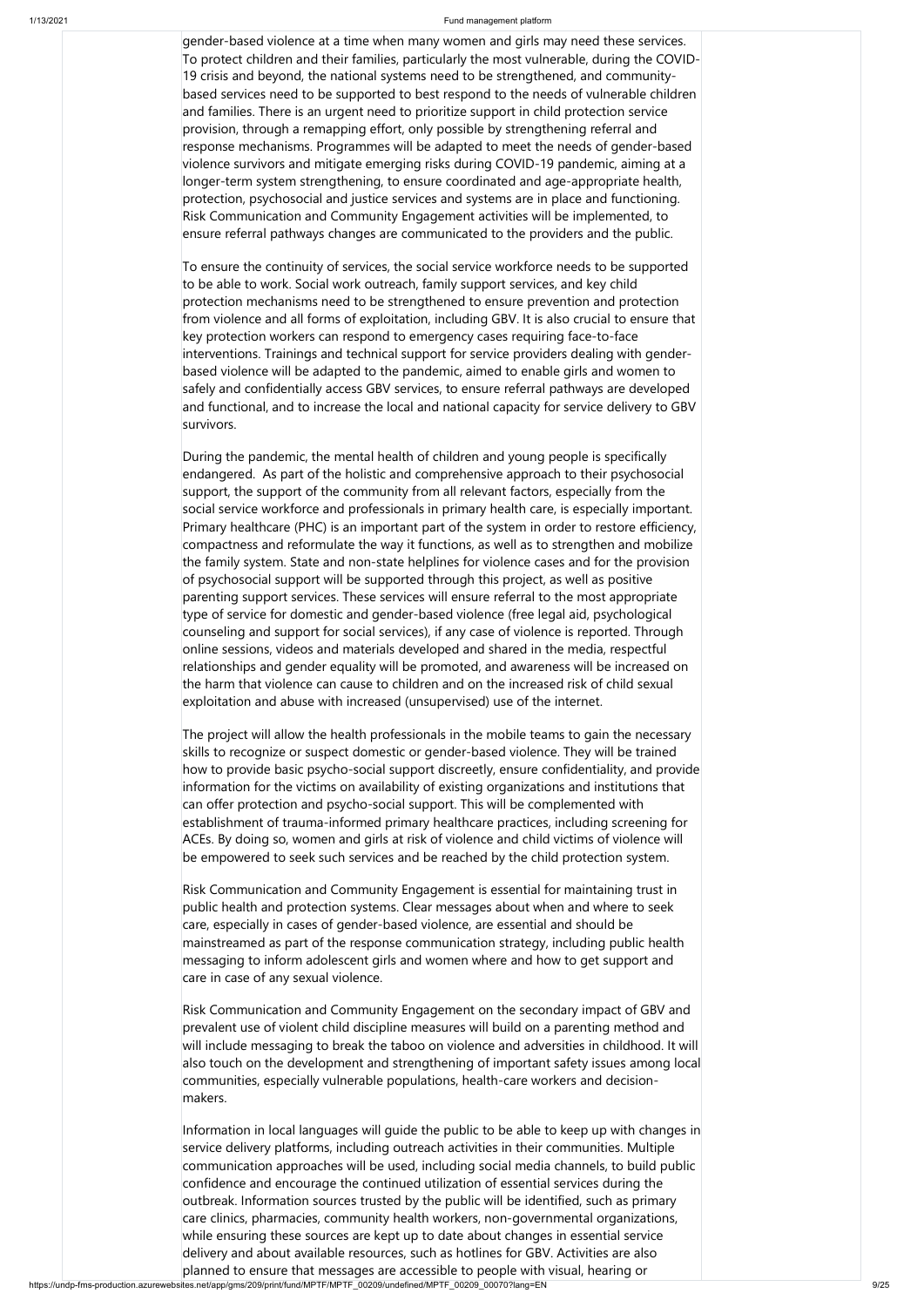cognitive impairment.

Risk communicators will consider preparing intermediate messages with more detailed information, but rather informal, to avoid technicalities and be more accessible to consumers.

### *b) if and how it employs any innovative approaches;*

Healthcare innovation isn't just about new drugs and therapies, but also advancements in service delivery, where frontline clinics play a crucial role in the new ways of operating. Primary healthcare as a gateway to secondary and tertiary care has also been affected by COVID-19, and efficiencies here can have an impact for the patient care pathway as well as care coordination. Even before the COVID-19, in under-served and remote areas patient experiences have been undermined, with less and less face time with doctors, delayed access due to a shortage of primary care doctors and their uneven distribution around the country, increased costs to access services due to travel, as well as long waiting times even for patients who do have appointments. Administrative overheads associated with documents and reports processing are significant, creating further hassles for both patients and the health staff. In addition, the potential for early intervention of chronic diseases in primary care settings can have significant downstream implications for health outcomes and care management.

The interventions will support the generation of a country-specific list of essential health care services based on the context/functional mapping of health facilities for acute, chronic and long-term care, in order to manage effectively/restore suspended public health services/create a roadmap for progressive supporting essential health services as pressure on the health system surges/recedes. They are aimed at reaching out and providing support to the most vulnerable women, children and families; the design and development of innovative methods (off-line and on-line) for front-line social workers and psychologists will be supported to this end.

Mobile services that can provide sexual and reproductive health and immunization services do not exist in the country. Thus, by the introduction of this service, the service provision modality will be further improved to one that is more accessible and acceptable for those left behind.

### *c) if and how it applies a [human rights-based approach](https://unitednations.sharepoint.com/sites/DCO-WG-UNSDG_CF/Shared%20Documents/COVID-Guide/HRBA-LNOB-Checklist-for-SE-Responses-COVID-19.pdf?web=1) and how is it based on the principle of "recover better together"*

A human rights lens puts everyone in the picture and ensures that no one is left behind. Human rights responses can help beat the pandemic and its secondary impact on health, putting a focus on the imperative of healthcare for everyone. But they also serve as an essential warning system, highlighting "who is suffering most, why, and what can be done about it" (UN Secretary General). Universal Health coverage is at the core the implementing the health SDG3 and activities of this proposal will aim that no one is deprived essential health care or endures health related financial hardship due to poor access to health care in the midst of the COVID-19 crisis.

We must ensure that any emergency measures, including states of emergency, are legal, proportionate, necessary and non-discriminatory, have a specific focus and duration, and take the least intrusive approach possible to protect public health. The best response is one that responds proportionately to immediate threats while protecting human rights and the rule of law. As mentioned earlier in the text, the situation with reproductive health, mental health and adolescent health in North Macedonia was lagging behind other sectors, affecting basic human rights such as the right to life, social security, medical care and access to necessary social services. By addressing the key objectives of this proposal through a human rights lens we are tackling both the primary and the secondary impacts of COVID-19 in North Macedonia. The mobile teams will maintain the provision of essential health care services in most remote areas, focus on the most marginalized, and will improve referrals and tackle misinformation and stigma around COVID-19 and other health aspects. At the same time, they will contribute towards bridging the existing gap and socio-economic divide emphasized with the pandemic.

*d) if and how the theory of change reflects the [Gender Equality Marker](https://unsdg.un.org/resources/unct-gender-equality-marker-guidance-note) score selected in this solution*

The theory of change selected for this solution focuses on activities targeting predominantly girls and women and the most deprived from remote and/or underserved areas, and it is aimed at providing regular sexual and reproductive health services, immunization, address GBV and engage with communities on Risk Communication and Community Engagement activities.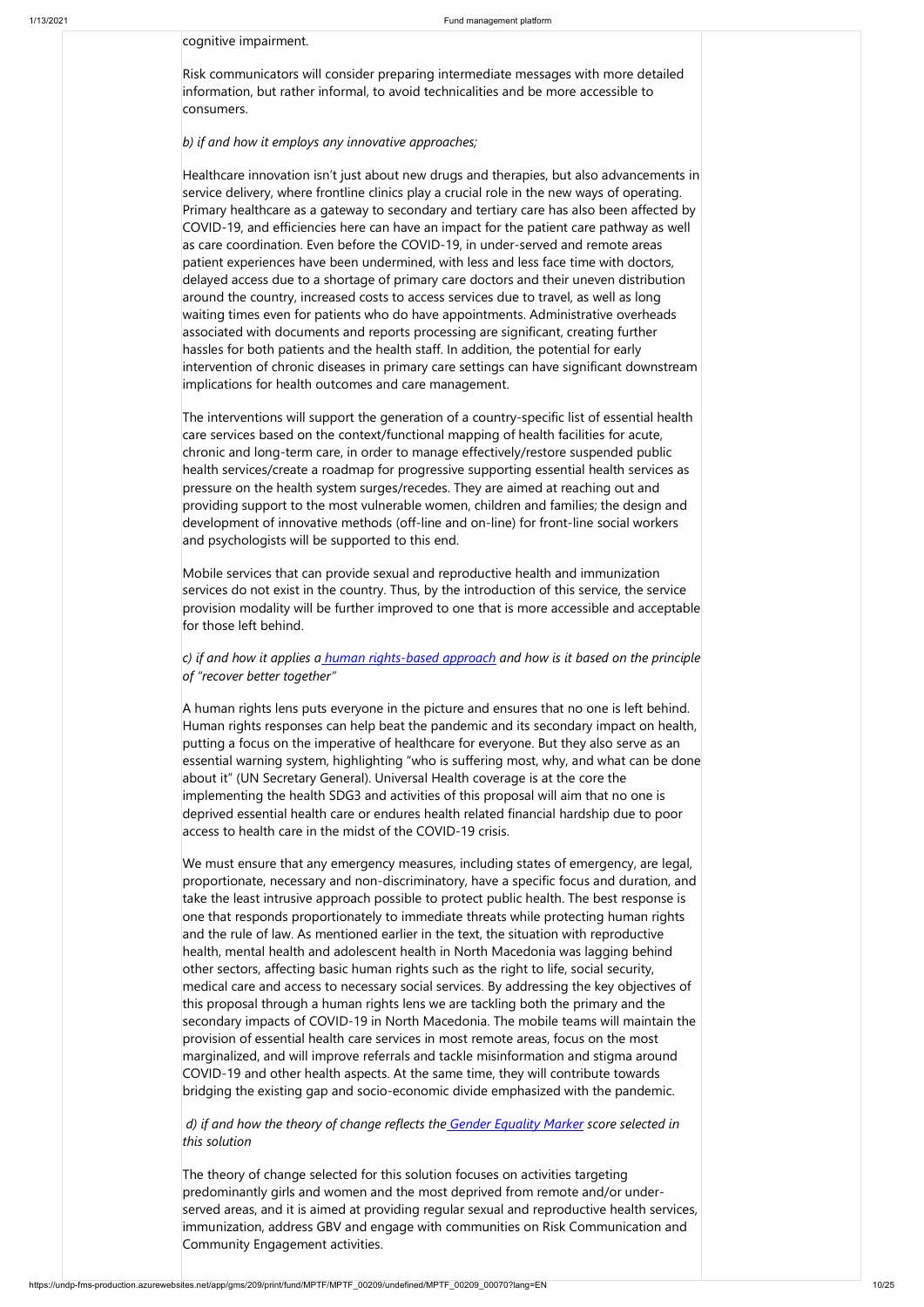By ensuring the provision of sexual and reproductive health services and addressing GBV, gender equality and women empowerment will significantly be strengthened. Through family planning services women and girls will make informed choices about timing, spacing and number of childbirths, thus be able to fulfil their educational and social potential, and contribute equally to the society. Cervical cancer prevention, family planning and antenatal care will contribute to decreased mortality and morbidity caused by these conditions. The Risk Communication and Community Engagement would influence social norms about women's and girls' health and rights.

https://undp-fms-production.azurewebsites.net/app/gms/209/print/fund/MPTF/MPTF\_00209/undefined/MPTF\_00209\_00070?lang=EN 11/25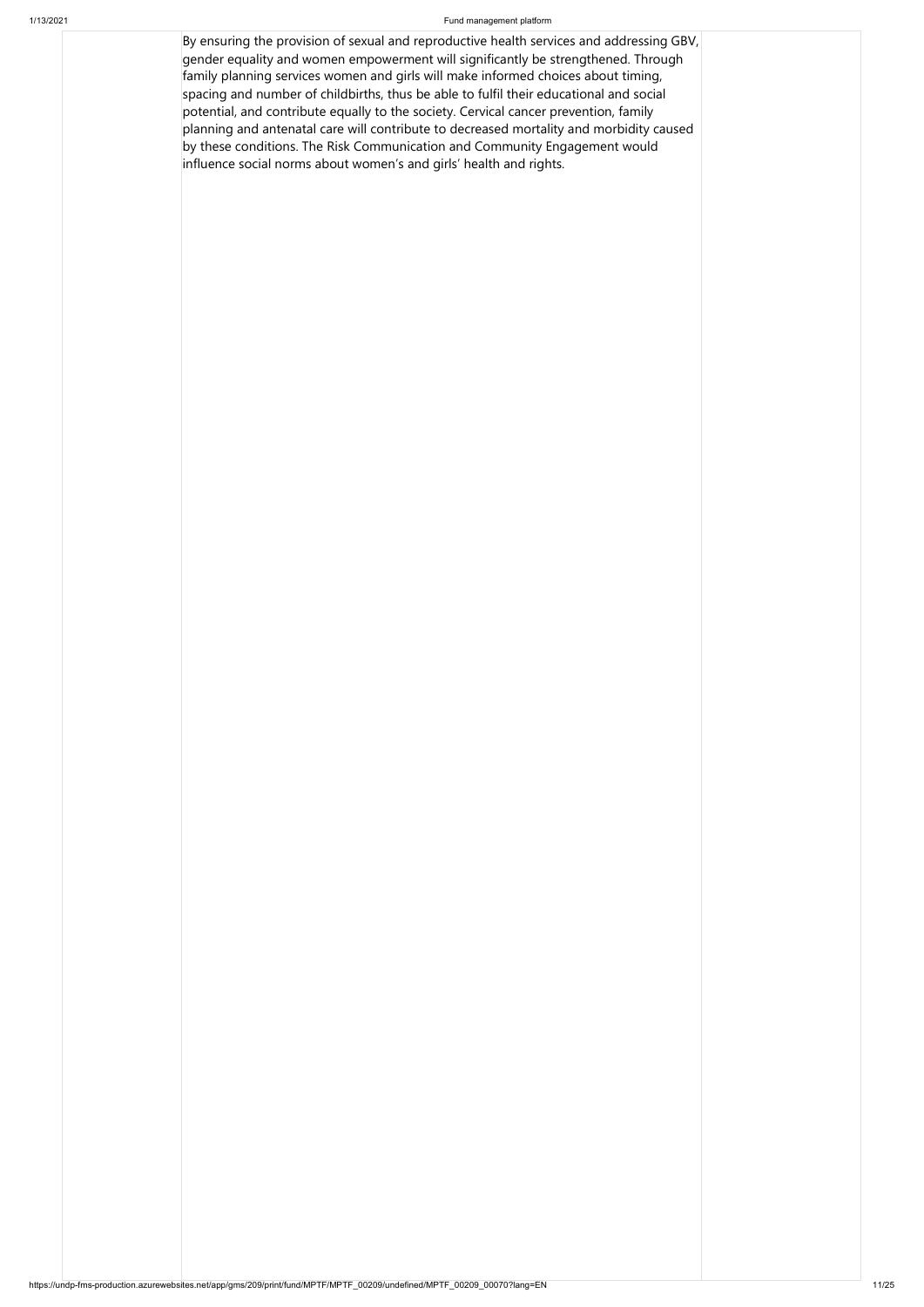https://undp-fms-production.azurewebsites.net/app/gms/209/print/fund/MPTF/MPTF\_00209/undefined/MPTF\_00209\_00070?lang=EN 12/25 so. Include programme for immunization. The budget for the overall immunization programme The activities envisaged with this joint programme are complementary to the efforts and funding already secured / provided by the Ministry of Health – with the 2021 Programme on Maternal and Child Health, 340,000 USD have been allocated for a wide range of activities in this field, whereas with the 2021 Programme on Cervical Cancer prevention, 192,000 USD have been allocated. In addition, there is an opportunity for the EU to fund certain interventions for promoting the cervical cancer screening. Furthermore, UNFPA has allocated 240,000 USD for 2021 for SRH and GBV interventions that are complementary to this joint programme. The **[Ministry of Health](http://zdravstvo.gov.mk/)** is having an annual

| CN_III. Catalytic<br>impact and<br>nexus Describe<br>how the<br>intervention is<br>catalytic by<br>mobilizing or<br>augmenting<br>other financial<br>or non-financial<br>resources<br>including from<br>IFIs,<br>foundations, the<br>private sector.<br>Describe how<br>the proposed<br>intervention<br>supports<br>medium to<br>long-term<br>recovery for<br>example by<br>enabling other<br>actors to<br>engage,<br>generates an<br>enabling<br>environment for<br>longer-term<br>development. | Planned activities are in line and complementary to the ongoing activities of the three<br>agencies in response to COVID-19 and are contributing to the UN North Macedonia<br>COVID-19 Country Response Framework (Pillar 1 and 2). All envisaged activities in this<br>concept note build on and expand interventions established by the three agencies in<br>response to COVID-19.<br>The resources of this project will not be sufficient to cover the whole territory of the<br>country. Thus, it will target areas with the highest needs and lowest coverage of services,<br>based on the existing evidence (which will be updated where needed). The Ministry of<br>Health is willing to channel its funds from the National Preventive Program for Cancer<br>Prevention for providing testing kits for cervical cancer screening.<br>The implementation of the project activities will be accompanied by visibility efforts and<br>through partnerships. Project results will be shared with development partners through<br>various channels, and will serve the purpose of updating the UN North Macedonia<br>COVID-19 Country Response Framework.<br>Focusing on maintaining essential health care services in times of COVID-19 by default<br>requires a multi-sectoral and coordinated approach. This has been recognized by the UN<br>North Macedonia COVID-19 Response Framework where the leading agencies of this<br>concept note are already collaborating (in Pillar 1 and 2). Although the project will enable<br>provision of only a few of the essential health care services that are life-saving and<br>further threatened by COVID-19, such as sexual and reproductive health, immunization,<br>psycho-social support and GBV, the involvement of main state actors in the governing<br>structure of the project will increase their ownership of the results, but also develop a<br>sustainable model of mobile services integrated into the health care system that could be<br>easily expanded and replicated in areas with difficult access that will remain uncovered<br>under this program. . The project will furthermore provide valuable data gathered<br>through its implementation that will feed up future research, and evidence for policy<br>makers to tailor existing and new services based on the needs At the same time,<br>employment of innovative solutions through this project, such as digitalization<br>(immunization) and mobile service provision that will be integrated in the health system<br>and with other sectors (Ministry of Labor and Social Policy and Ministry of Interior) will<br>trigger opportunities for other actors (private sector) to explore opportunities to partner<br>in the further replication/upscaling of such solutions.<br>Through Risk Communication and Community Engagement the three agencies will not<br>only engage with the targeted beneficiaries (women and children in remote areas), but<br>also contribute to understanding of the importance of continuation of essential<br>healthcare services among wider public and other stakeholders, such as non-<br>governmental organizations, media, parliamentarians, public figures, etc. In this regard,<br>potential partnerships with the private sector can be considered, related to awareness<br>raising among the general population, and the women and girls that are most left<br>behind.<br>This project means prioritizing the people who are hardest to reach and are usually<br>overlooked for reasons of inaccessibility, poverty and marginalization. There are hidden<br>people and groups in every community. In some cases, people are inadvertently out of<br>sight, because of where or how they live and their access to information. Ensuring the<br>hardest to reach are in sight and appropriately supported is in the essence of this project<br>proposal. By keeping the focus on health in the public discourse, demand for change and<br>improvements will continue growing. | Reviewer 3:<br>Total score: 16.<br><b>Overall Comments:</b><br>Proposal is clearly<br>needs-based and<br>substantively strong<br>including references to<br>relevant data and<br>evidence. The proposal<br>is less strong on the<br>budgetary side - both<br>in terms of the amount<br>applied for vs- the<br>amount listed in the<br>SERP as well as<br>catalytic co-financing. |
|--------------------------------------------------------------------------------------------------------------------------------------------------------------------------------------------------------------------------------------------------------------------------------------------------------------------------------------------------------------------------------------------------------------------------------------------------------------------------------------------------|-------------------------------------------------------------------------------------------------------------------------------------------------------------------------------------------------------------------------------------------------------------------------------------------------------------------------------------------------------------------------------------------------------------------------------------------------------------------------------------------------------------------------------------------------------------------------------------------------------------------------------------------------------------------------------------------------------------------------------------------------------------------------------------------------------------------------------------------------------------------------------------------------------------------------------------------------------------------------------------------------------------------------------------------------------------------------------------------------------------------------------------------------------------------------------------------------------------------------------------------------------------------------------------------------------------------------------------------------------------------------------------------------------------------------------------------------------------------------------------------------------------------------------------------------------------------------------------------------------------------------------------------------------------------------------------------------------------------------------------------------------------------------------------------------------------------------------------------------------------------------------------------------------------------------------------------------------------------------------------------------------------------------------------------------------------------------------------------------------------------------------------------------------------------------------------------------------------------------------------------------------------------------------------------------------------------------------------------------------------------------------------------------------------------------------------------------------------------------------------------------------------------------------------------------------------------------------------------------------------------------------------------------------------------------------------------------------------------------------------------------------------------------------------------------------------------------------------------------------------------------------------------------------------------------------------------------------------------------------------------------------------------------------------------------------------------------------------------------------------------------------------------------------------------------------------------------------------------------------------------------------------------------------------------------------------------------------------------------------------------------------------------------------------------------------------------------------------------------------------------------------------------------------------------------------------------------------------------------------------------------------------------------------------------------------------------------------------------------------------------------------------------------------------------------------------------------------------------------------------------------------------------------------------------------------------------------------------------------------------------------------------------------------------------------------|----------------------------------------------------------------------------------------------------------------------------------------------------------------------------------------------------------------------------------------------------------------------------------------------------------------------------------------------------------------------------------|
| CN_IV. Who will                                                                                                                                                                                                                                                                                                                                                                                                                                                                                  | The activities will be managed by the Ministry of Health in collaboration and with support<br>from UNFPA UNICFF and WHO The activities will be closely coordinated with                                                                                                                                                                                                                                                                                                                                                                                                                                                                                                                                                                                                                                                                                                                                                                                                                                                                                                                                                                                                                                                                                                                                                                                                                                                                                                                                                                                                                                                                                                                                                                                                                                                                                                                                                                                                                                                                                                                                                                                                                                                                                                                                                                                                                                                                                                                                                                                                                                                                                                                                                                                                                                                                                                                                                                                                                                                                                                                                                                                                                                                                                                                                                                                                                                                                                                                                                                                                                                                                                                                                                                                                                                                                                                                                                                                                                                                                               | As per SG Designate                                                                                                                                                                                                                                                                                                                                                              |

from [UNFPA,](https://mk.unfpa.org/en) [UNICEF](https://www.unicef.org/northmacedonia/) and [WHO.](https://www.euro.who.int/en/countries/north-macedonia) The activities will be closely coordinated with the [Ministry of Health,](http://zdravstvo.gov.mk/) [Ministry of Labour and Social Policy,](http://www.mtsp.gov.mk/) [E-Health Directorate,](http://e-health.gov.mk/en/) Safe Motherhood Committee and Healthy Newborn, Macedonian Medical Association – Association of Gynecologists, professional association of health professionals, regional health centers and hospitals, centers for social work, non-governmental organizations, as well as grass-root organizations and other entities that can assist with mobilization of communities.

deliver this

solution List what Recipient UN **Organizations** (no less than 2 per concept note) and partners will implement this project and describe their capacities to do As per SG Designate email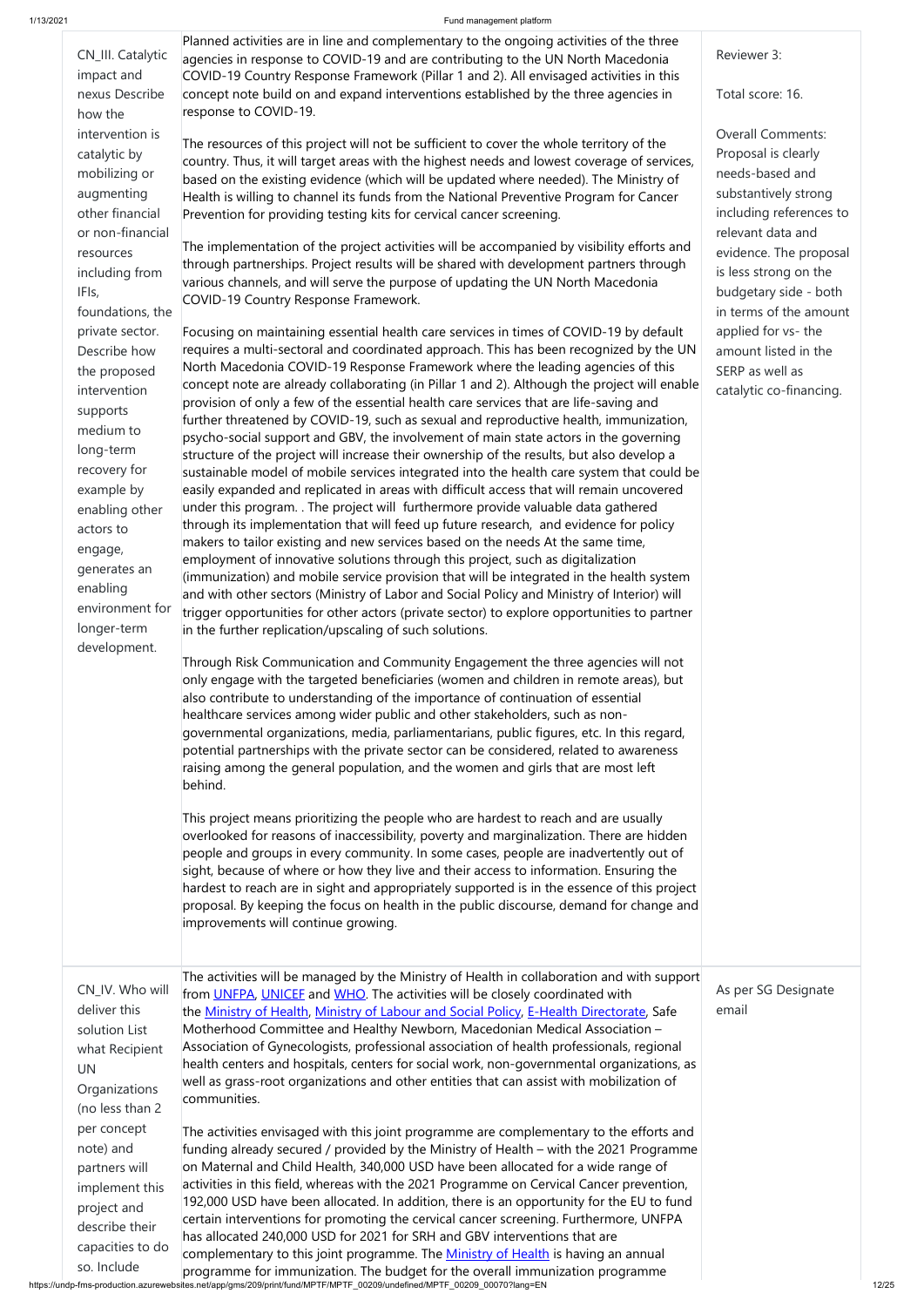expertise, staff

deployed, as well as oversight mechanisms that determine the monitoring and evaluation (M&E) arrangements and responsibilities. Use hyperlinks to relevant sites and the current portfolios of RUNOs so the text is short and to the point

which envisage purchase of all the necessary vaccines, capacity building and awareness raising was 7'630'000 USD for 2020 and increased to 15'940'900 USD for 2021 (indicated in the Other Sources section of the General Information page of this proposal). The digitalization of the immunization services as part of this project will contribute to upgrading the level of implementation of the activities as part of the annual immunization programme.

The Ministry of Health will play a key role in ensuring collaboration among various levels of health care facilities, in developing and approving protocols for functioning of the mobile services and for ensuring participation of partners in the development of a sustainable and integrated model of those services. It will also contribute funding for cervical cancer prevention through its National Program for Cancer Prevention.

<u>[E-Health Directorate](http://e-health.gov.mk/en/)</u> will contribute to the process with its already available IT structures and trained personnel, and will ensure sustainability of the interventions, since the digitalization will be embedded in the already functional system "<u>Moj Termin</u>". This is also complementary with the ongoing UNICEF work on digitalization of home visiting recording and reporting system, funded by USAID in amount of 80'000 USD. Investment in capacity development of front-line healthcare professionals in immunization teams is complementary to other three UNICEF ongoing initiatives (behavioral study on vaccine hesitancy, demand generation and social media listening) and will additionally strengthen human resources in this segment of the healthcare system, by creating a sustainable base of experts, skilled to address vaccine hesitancy and increase vaccination coverage. E-Health Directorate will include a module for mobile gynecological services so that they are included and linked with the Moj Termin platform.

[UNFPA,](https://mk.unfpa.org/en) [UNICEF](https://www.unicef.org/northmacedonia/) and [WHO](https://www.euro.who.int/en/countries/north-macedonia) will rely on their internal capacity and will mobilize implementing partners/non-governmental organizations with experience and expertise in sexual and reproductive health, GBV and immunization, such as , Association of Gynecologists and Obstetricians, [Macedonian Medical Association,](https://mld.mk/macedonian-medical-association/) Macedonian Association of Nurses and Midwives, and CSOs. The Ministry of Health has an experienced and skilled National Sexual and Reproductive Health Coordinator in Emergencies who leads a multi-sectoral sexual and reproductive health Working Group, composed of UNFPA, non-governmental organizations, Ministry of Health and its bodies. In cooperation with the Ministry of Health, a detailed programme of outreach work will be developed for the mobile gynecological clinics. These mobile clinics will extend their services related to the sexual and reproductive health of hard-to-reach women and girls, immunization and psycho-social support for GBV survivors, through multidisciplinary teams comprising of gynecologists and pediatricians/patronage nurses from the public health system, financed by the state, as well as professionals experienced in providing psychosocial support to GBV survivors. In addition, opportunities will be explored to establish partnerships with professionals from the private health facilities; based on the outcome, the network of partnerships may be extended to incorporate the private sector as well. Also, this project will complement the ongoing activities of UNFPA and the UK Embassy in North Macedonia for ensuring safe services for survivors of GBV during Covid-19 in the value of USD 25,000 (indicated as co-funding in the Other Sources section of the General Information page of this proposal).

A Steering Committee with representatives from the key ministries, PUNO and relevant non-governmental organisations will be established, to provide the overall guidance on implementation and coordination of the project activities.

Establishment of monitoring and evaluation system before the start of implementation is critical to measure interventions and provides useful information for formulating and justifying budget requests. Standard reporting forms will be established to collect data on implemented activities and their aggregation and disaggregation by age, gender and other social determinants of health, to inform decisions for continuation or amendment of activities. Regular meetings between the agencies will be also established, to discuss progress, identified bottlenecks and/or problems to be solved and find solutions for reaching the set targets.

All three agencies are members of the Ministry of Health National Committee on Immunization and National Committee for Mother and Children. Both bodies are led by highly experienced professionals with proven track record of successful collaboration prior to COVID-19 and more intensively during COVID-19. Professional associations of family doctors, gynecologists and nurses and midwives will remain a strong partner for implementation of all planned activities.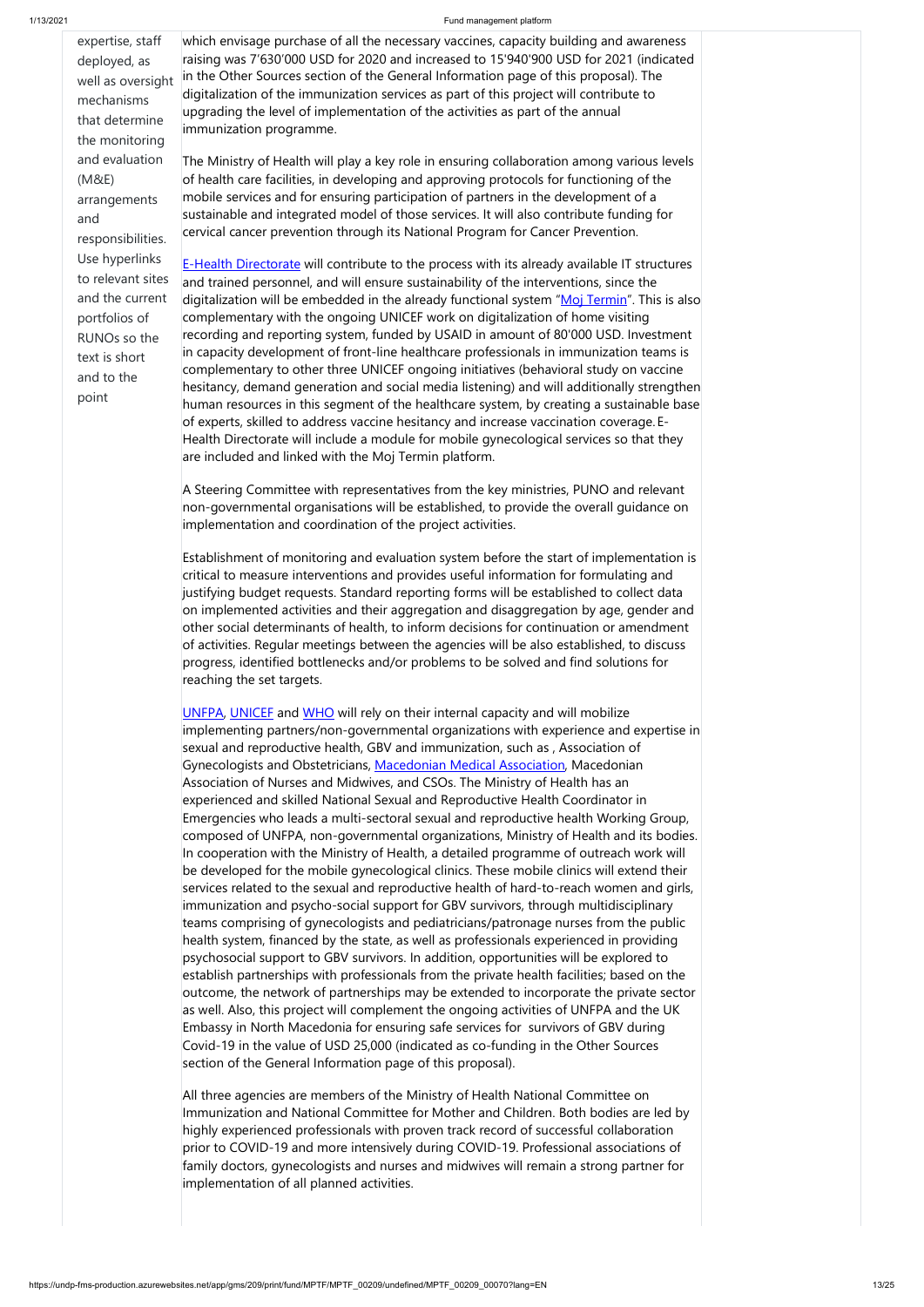https://undp-fms-production.azurewebsites.net/app/gms/209/print/fund/MPTF/MPTF\_00209/undefined/MPTF\_00209\_00070?lang=EN 14/25

P\_V. Target population

### **Direct beneficiaries**

Direct beneficiaries of the development of national digital/electronic immunization registry established to provide accurate and timely data on immunization (Output 2) are 100 health workers from immunization teams that will be trained in interpersonal communication skills. Another category of direct users will be the policy decision makers working on implementation of the national immunization programme, 305 providers of immunization services in the national immunization departments. The activity will enable high vaccination coverage and data entry of the records of children aged 0-6 years and linking to the existing module in e-health system Moj Termin, which counts 23,000 – 25,000 newborns per year, hence about 138,000 children aged 0-6 years as beneficiaries. Additionally, the whole population of North Macedonia (2,083,328 citizens) will benefit from the e-immunization registry. This proposal will enable effective roll-out of the training course for Immunization in Practices for 305 health Care Workers. In addition, registration of the new Covid-19 vaccine, wherefore a total 14,000 health professionals (5,000 HW in COVID centers; 2000 HW in Emergency services 6000; HW in Clinical hospitals and General hospitals (public and private) 1,000) and adults with high risk of acquiring disease, complications and groups will co morbidities will benefit.

Also, this activity approaches to sustain high levels of routine immunization coverage (>95%) and is contributing towards the prevention of vaccine preventable diseases It will also help sustaining trust of the population in immunization and the health system in North Macedonia.

### **Indirect beneficiaries**

Indirect beneficiaries will be 500,000 people reached with immunization campaign and 45,000 engaging with messages from the immunization campaign.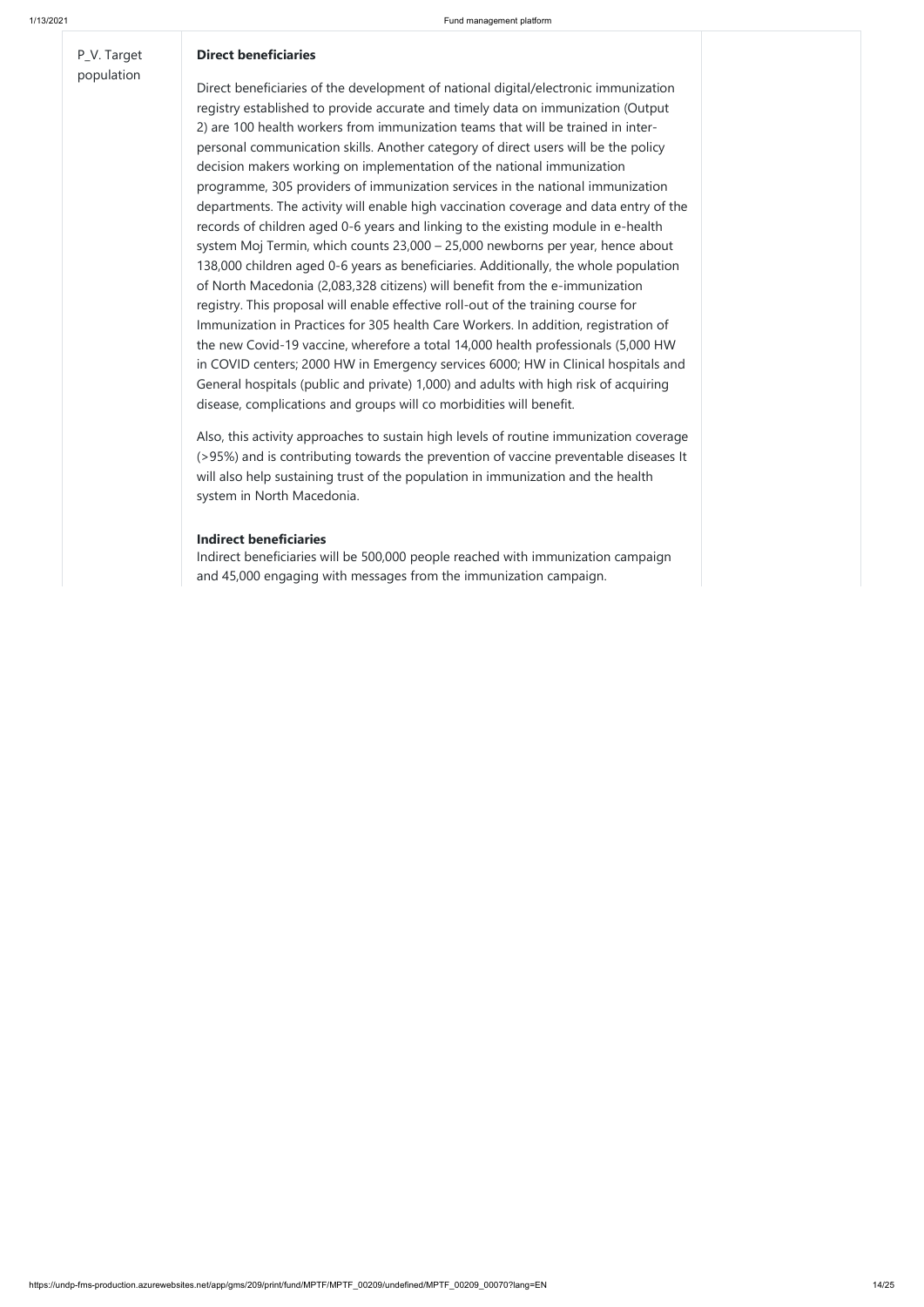# **SDG Targets**

| <b>Target</b>          | <b>Description</b>                                                                                                                                                                                                                                                                                       |  |  |  |  |
|------------------------|----------------------------------------------------------------------------------------------------------------------------------------------------------------------------------------------------------------------------------------------------------------------------------------------------------|--|--|--|--|
| <b>Main Goals</b>      |                                                                                                                                                                                                                                                                                                          |  |  |  |  |
|                        | Goal 3. Ensure healthy lives and promote well-being for all at all ages                                                                                                                                                                                                                                  |  |  |  |  |
| TARGET_3.7             | 3.7 By 2030, ensure universal access to sexual and reproductive health-care services, including for family planning,<br>information and education, and the integration of reproductive health into national strategies and programmes                                                                    |  |  |  |  |
| TARGET_3.8             | 3.8 Achieve universal health coverage, including financial risk protection, access to quality essential health-care<br>services and access to safe, effective, quality and affordable essential medicines and vaccines for all                                                                           |  |  |  |  |
|                        | Goal 5. Achieve gender equality and empower all women and girls                                                                                                                                                                                                                                          |  |  |  |  |
| TARGET_5.2             | 5.2 Eliminate all forms of violence against all women and girls in the public and private spheres, including<br>trafficking and sexual and other types of exploitation                                                                                                                                   |  |  |  |  |
| TARGET_5.6             | 5.6 Ensure universal access to sexual and reproductive health and reproductive rights as agreed in accordance with<br>the Programme of Action of the International Conference on Population and Development and the Beijing<br>Platform for Action and the outcome documents of their review conferences |  |  |  |  |
| <b>Secondary Goals</b> |                                                                                                                                                                                                                                                                                                          |  |  |  |  |
|                        | Goal 10. Reduce inequality within and among countries                                                                                                                                                                                                                                                    |  |  |  |  |
| TARGET_10.2            | 10.2 By 2030, empower and promote the social, economic and political inclusion of all, irrespective of age, sex,<br>disability, race, ethnicity, origin, religion or economic or other status                                                                                                            |  |  |  |  |

# **Contribution to SDGs**

| <b>Participating</b><br><b>Organization</b>               | % TARGET_3.7     | <b>% TARGET_5.2</b> | % TARGET_10.2  | <b>% TARGET_3.8</b> | <b>% TARGET_5.6</b> | % Total |
|-----------------------------------------------------------|------------------|---------------------|----------------|---------------------|---------------------|---------|
| <b>UNFPA</b>                                              | 40               | $\overline{0}$      | 20             | $\overline{0}$      | 40                  | 100     |
| <b>UNICEF</b>                                             | $\boldsymbol{0}$ | 25                  | $\overline{0}$ | 75                  | $\boldsymbol{0}$    | 100     |
| <b>WHO</b>                                                | $\mathbf 0$      | $\overline{0}$      | $\mathbf{0}$   | 100                 | $\boldsymbol{0}$    | 100     |
| <b>Total</b><br>contribution by<br>target                 | 40               | 25                  | 20             | 175                 | 40                  |         |
| <b>Project</b><br>contribution to<br><b>SDG by target</b> | 13.33            | 8.33                | 6.67           | 58.33               | 13.33               | 99.99   |

### **List of documents**

| <b>Document</b> | <b>Document Type</b> | <b>Document Source</b> | <b>Document Abstract</b> | <b>Modified By</b> | <b>Modified On</b> |
|-----------------|----------------------|------------------------|--------------------------|--------------------|--------------------|
|                 |                      |                        |                          |                    |                    |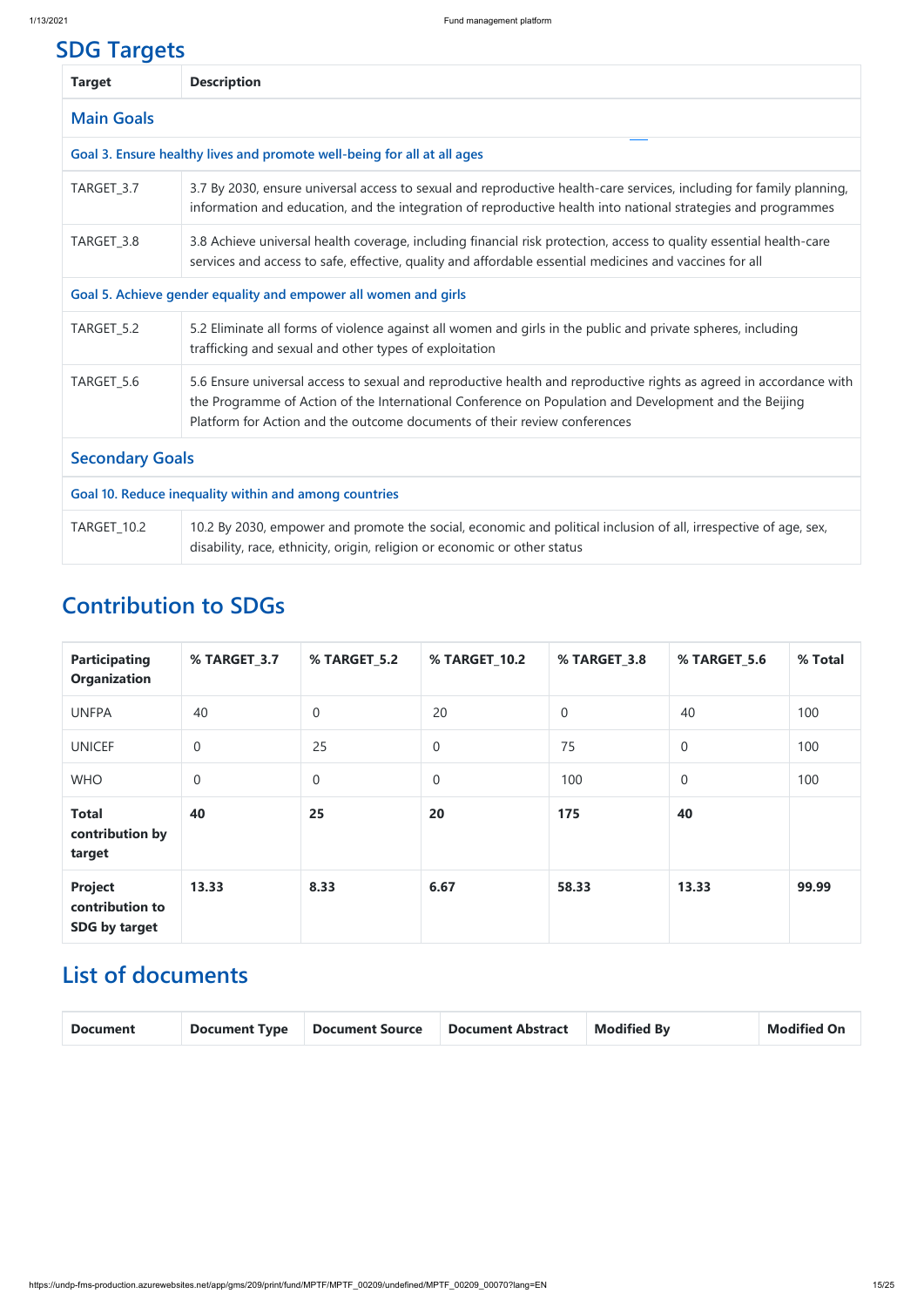| MKD-<br>COVID_19-<br>Response-<br>Framework-<br>20200730_cos<br>ted.pdf                                                            | <b>Other Docs</b> | <b>Concept Narrative</b> | vjovanovski@unicef.org   | Aug 27, 2020 |
|------------------------------------------------------------------------------------------------------------------------------------|-------------------|--------------------------|--------------------------|--------------|
| MKD_consoli<br>dated_CPRP_<br>COVID19_v5_<br>20200410.pdf                                                                          | <b>Other Docs</b> | <b>Concept Narrative</b> | vjovanovski@unicef.org   | Aug 27, 2020 |
| OSCE - Led<br>Survey on<br>Violence<br>Against<br>Women.pdf                                                                        | <b>Other Docs</b> | <b>Concept Narrative</b> | vjovanovski@unicef.org   | Aug 27, 2020 |
| FT_Study_Soci<br>al and<br>Economic<br><b>Effects of</b><br>COVID-19.pdf                                                           | <b>Other Docs</b> | <b>Concept Narrative</b> | vjovanovski@unicef.org   | Aug 27, 2020 |
| <b>UNICEF SitAn</b><br>2019_En_full.p<br>df                                                                                        | Other Docs        | <b>Concept Narrative</b> | vjovanovski@unicef.org   | Aug 27, 2020 |
| Reviewer_3_N<br>oth<br>Macedonia_M<br>PTF_00209_00<br>070.xlsx                                                                     | Other Docs        | <b>Concept Narrative</b> | kristoffer.tarp@undp.org | Sep 07, 2020 |
| <b>North</b><br>Macedonia<br>00070<br>Assessment<br><b>of</b><br>Proposals_by<br><b>Reviewers RC</b><br>Assessment_2<br>7 Aug.xlsx | <b>Other Docs</b> | <b>Concept Narrative</b> | koh.miyaoi@undp.org      | Sep 09, 2020 |

# **Project Results**

| <b>Outcome</b> | Output | <b>Description</b>                                                                                                                                                                                                                                                                                                                                 |
|----------------|--------|----------------------------------------------------------------------------------------------------------------------------------------------------------------------------------------------------------------------------------------------------------------------------------------------------------------------------------------------------|
|                |        | Improved accessibility, availability and provision of quality sexual and reproductive health,<br>immunization services and gender-based violence referral and support services in the context of COVID-<br>19, to women, adolescent girls and children, with a special focus on the most vulnerable population in<br>remote and underserved areas. |
|                |        | Mobile services equipped with skilled teams and tools to provide timely sexual and reproductive health<br>and immunization services utilized by women and girls, a and children from vulnerable families, in hard<br>to reach and under-served areas.                                                                                              |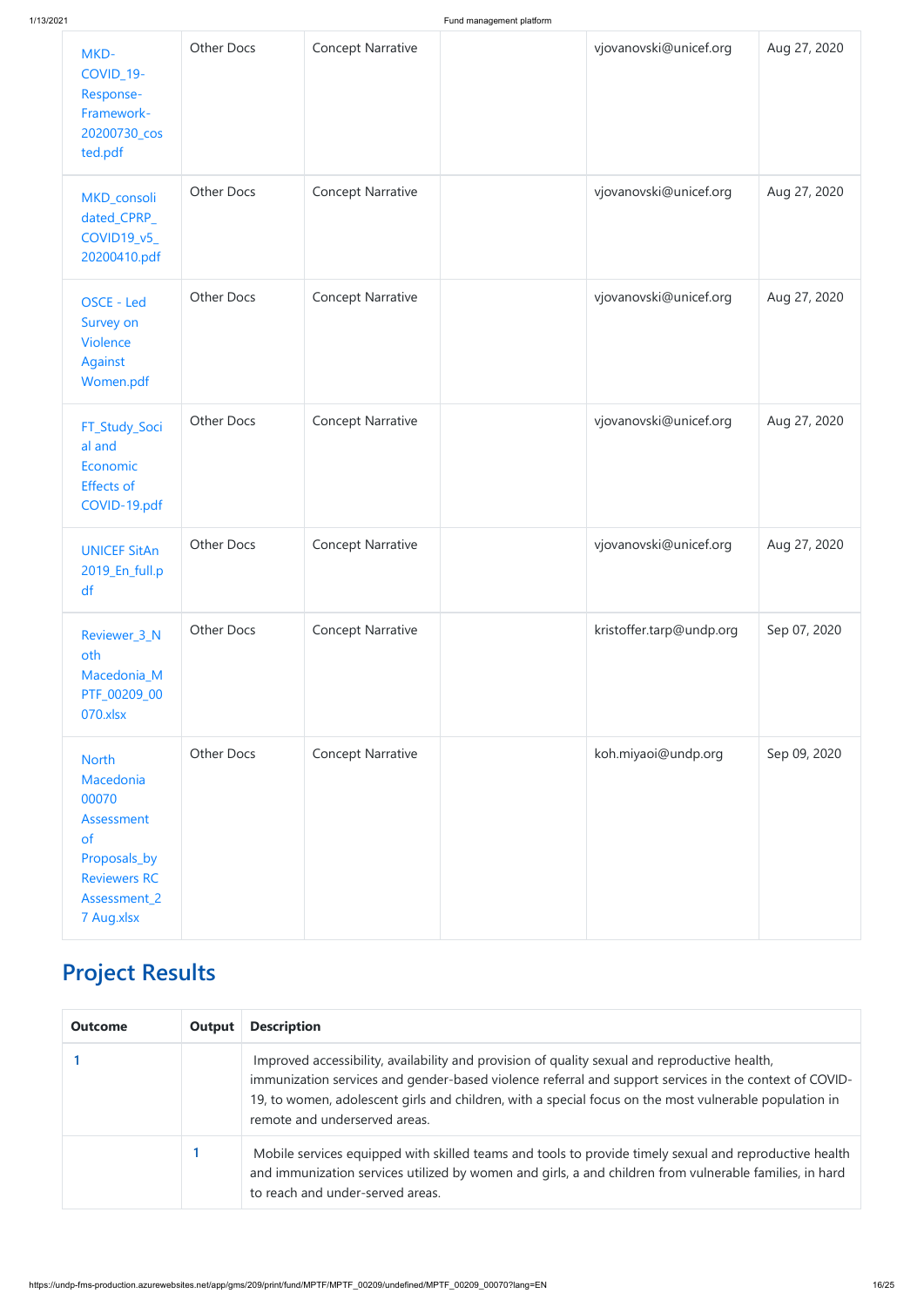| <b>Outcome</b> |                   | <b>Description</b><br><b>Output</b>                                                                                                                                                                                      |                                                                  |                                             |                                                                                                                                                                                                             |  |  |  |  |
|----------------|-------------------|--------------------------------------------------------------------------------------------------------------------------------------------------------------------------------------------------------------------------|------------------------------------------------------------------|---------------------------------------------|-------------------------------------------------------------------------------------------------------------------------------------------------------------------------------------------------------------|--|--|--|--|
|                | <b>Activities</b> |                                                                                                                                                                                                                          |                                                                  |                                             |                                                                                                                                                                                                             |  |  |  |  |
|                | <b>Title</b>      | <b>Description</b>                                                                                                                                                                                                       | <b>Lead</b><br><b>Participating</b><br><b>Organization</b>       | <b>Participating</b><br><b>Organization</b> | <b>Other Organizations</b>                                                                                                                                                                                  |  |  |  |  |
|                | 1.1               | Rapid assessment of the needs for SRH<br>services, on both demand and supply, and<br>the development of a sustainable model for<br>the provision of services through mobile<br>clinics integrated into the health system | <b>UNFPA -</b><br>United<br><b>Nations</b><br>Population<br>Fund |                                             | Ministry of Health and<br>Safe Motherhood<br>Committee                                                                                                                                                      |  |  |  |  |
|                | 1.2               | Engagement and capacity building of teams<br>of SRH professionals to provide the mobile<br>SRH services, through the Macedonian<br>Medical Association - Association of<br><b>Gynecologists and Obstetricians</b>        | <b>UNFPA -</b><br>United<br><b>Nations</b><br>Population<br>Fund |                                             | Macedonian Medical<br>Association -<br>Association of<br>Gynecologists                                                                                                                                      |  |  |  |  |
|                | 1.3               | Equipping the two mobile gynecological<br>clinics and relevant regional SRH facilities,<br>through procurement of SRH equipment,<br>commodities and supplies                                                             | <b>UNFPA -</b><br>United<br><b>Nations</b><br>Population<br>Fund |                                             | <b>UNFPA Procurement</b><br>Services Branch,<br>Copenhagen                                                                                                                                                  |  |  |  |  |
|                | 1.4               | Integration of the reporting of services<br>provided through the mobile clinic into the<br>existing e-health platform "Moj Termin"                                                                                       | <b>UNFPA -</b><br>United<br><b>Nations</b><br>Population<br>Fund |                                             | Ministry of Health, E-<br>Health Directorate,<br>Macedonian Medical<br>Association, Safe<br>Motherhood<br>Committee                                                                                         |  |  |  |  |
|                | 1.5               | Procurement of personal protective<br>equipment for the 2 mobile units and<br>relevant regional SRH facilities                                                                                                           | <b>UNFPA -</b><br>United<br><b>Nations</b><br>Population<br>Fund |                                             | <b>UNFPA Procurement</b><br>Services Branch,<br>Copenhagen                                                                                                                                                  |  |  |  |  |
|                | 1.6               | Raising awareness and tailored community-<br>based communications activities related to<br>the SRH services                                                                                                              | <b>UNFPA -</b><br>United<br><b>Nations</b><br>Population<br>Fund |                                             | Ministry of Health,<br>Safe Motherhood<br>Committee,<br><b>Macedonian Medical</b><br>Association -<br>Association of<br>Gynecologists,<br>community health<br>workers, local<br>authorities, CSOs,<br>media |  |  |  |  |
|                |                   |                                                                                                                                                                                                                          |                                                                  |                                             |                                                                                                                                                                                                             |  |  |  |  |

|     |                                                                                                                                                                                                                            |                                                                  |                                                                      | ,,,,,,,,,                                                                                              |
|-----|----------------------------------------------------------------------------------------------------------------------------------------------------------------------------------------------------------------------------|------------------------------------------------------------------|----------------------------------------------------------------------|--------------------------------------------------------------------------------------------------------|
| 1.7 | Engagement of targeted municipalities and<br>relevant civil society organizations for raising<br>awareness of the availability of services and<br>their health benefits, as well as creating<br>demand for these services. | <b>UNFPA -</b><br>United<br><b>Nations</b><br>Population<br>Fund | • UNICEF -<br>United<br><b>Nations</b><br>Children's<br>Fund         | Ministry of Health and<br>its institutions, selected<br>municipalities, civil<br>society organizations |
| 1.8 | Development of GBV sensitization material<br>for SRH professionals                                                                                                                                                         | <b>UNFPA -</b><br>United<br><b>Nations</b><br>Population<br>Fund | $\bullet$ UNICEF -<br>United<br><b>Nations</b><br>Children's<br>Fund | Cathedra for Family<br>Medicine, Ministry of<br>Labor and Social Policy,<br>CSO <sub>s</sub>           |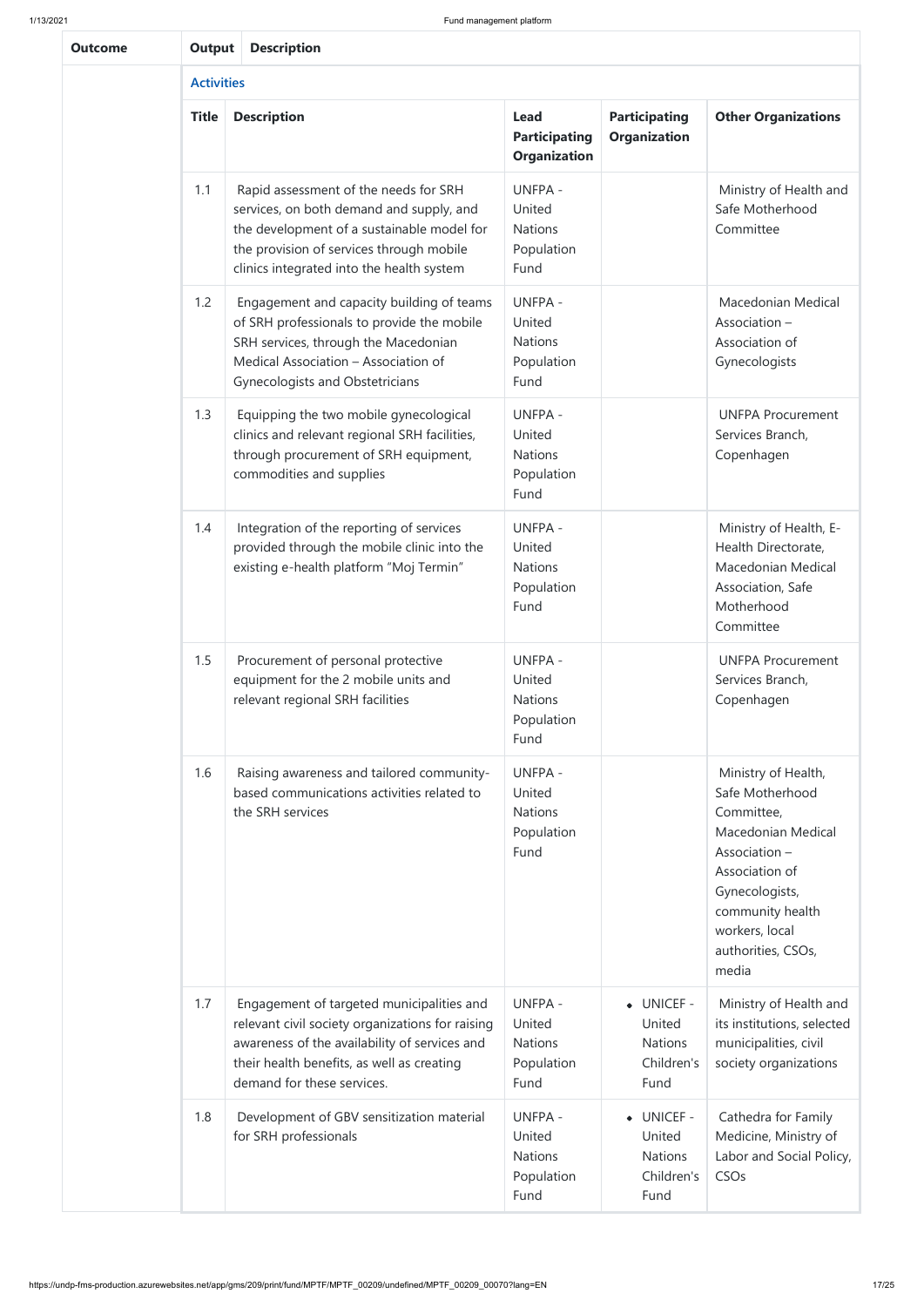| <b>Outcome</b> | <b>Output</b>     | <b>Description</b>                                                                                                                                                                                                                                                                                                                                                                                                                                                                                                                                                                                                                                  |                                                                   |                                                                     |                                                                                                                                          |
|----------------|-------------------|-----------------------------------------------------------------------------------------------------------------------------------------------------------------------------------------------------------------------------------------------------------------------------------------------------------------------------------------------------------------------------------------------------------------------------------------------------------------------------------------------------------------------------------------------------------------------------------------------------------------------------------------------------|-------------------------------------------------------------------|---------------------------------------------------------------------|------------------------------------------------------------------------------------------------------------------------------------------|
|                | $\overline{2}$    | Capacity developed for essential health workforce necessary to provide safe, effective and quality<br>immunization services and national digital/electronic immunization registry developed to provide<br>accurate and timely data on immunization and awareness raised on benefits of immunization                                                                                                                                                                                                                                                                                                                                                 |                                                                   |                                                                     |                                                                                                                                          |
|                | <b>Activities</b> |                                                                                                                                                                                                                                                                                                                                                                                                                                                                                                                                                                                                                                                     |                                                                   |                                                                     |                                                                                                                                          |
|                | <b>Title</b>      | <b>Description</b>                                                                                                                                                                                                                                                                                                                                                                                                                                                                                                                                                                                                                                  | <b>Lead</b><br><b>Participating</b><br><b>Organization</b>        | <b>Participating</b><br><b>Organization</b>                         | <b>Other</b><br><b>Organizations</b>                                                                                                     |
|                | 2.1               | Development of digital immunization modules<br>related to: a) Installation of electronic tracking system<br>that allows faster flow of information, early detection<br>and isolation of data cases, automated data entry<br>and processing, tracking of local / local real-time and<br>local real-time analysis. b) Software and programmes<br>to ensure systematic collecting, filtering integrated<br>data from different sources of information; c)<br>Procedures for analyzing the pandemic evolution and<br>its specificity at national and subnational; d)<br>Producing real time reporting to feedback decision<br>making in a speedy manner | WHO - World<br>Health<br>Organization                             | $\bullet$ UNFPA -<br>United<br><b>Nations</b><br>Population<br>Fund | Ministry of<br>Health,<br>Ministry of<br>labor and<br>social policy,<br>E-health<br>directorate;<br>Institute of<br><b>Public Health</b> |
|                | 2.2               | Setting up of essential IT infrastructure<br>and preparation of manuals and training materials<br>about the new functionalities of the system                                                                                                                                                                                                                                                                                                                                                                                                                                                                                                       | WHO - World<br>Health<br>Organization                             | • UNICEF -<br>United<br><b>Nations</b><br>Children's<br>Fund        | Ministry of<br>Health, E-<br>health<br>directorate'                                                                                      |
|                | 2.3               | Development and implementation of accredited<br>online training course Immunization in Practice" (IIP)<br>and "Mid-level Management" (MLM) and "Training of<br>Trainers" (ToT) / Capacity building for immunization<br>managers and essential health workforce necessary<br>to provide safe, effective quality immunization<br>services                                                                                                                                                                                                                                                                                                             | WHO - World<br>Health<br>Organization                             | $\bullet$ UNFPA -<br>United<br><b>Nations</b><br>Population<br>Fund | Ministry of<br>Health, E-<br>health<br>directorate'<br>Chamber of<br>Doctors and<br>Association of<br><b>Nurses</b>                      |
|                | 2.4               | Translation and adaptation of materials and licensing<br>of training module                                                                                                                                                                                                                                                                                                                                                                                                                                                                                                                                                                         | <b>UNICEF -</b><br>United<br><b>Nations</b><br>Children's<br>Fund |                                                                     | Ministry of<br>Health,<br>Macedonian<br>Medical<br>Association,<br>Macedonian<br>Association of<br>Nurses and<br><b>Midwifes</b>         |
|                | 2.5               | Development of training modules for IPC skills                                                                                                                                                                                                                                                                                                                                                                                                                                                                                                                                                                                                      | <b>UNICEF -</b><br>United<br><b>Nations</b><br>Children's<br>Fund |                                                                     | Ministry of<br>Health,<br>Macedonian<br>Medical<br>Association,<br>Macedonian<br>Association of<br>Nurses and<br><b>Midwifes</b>         |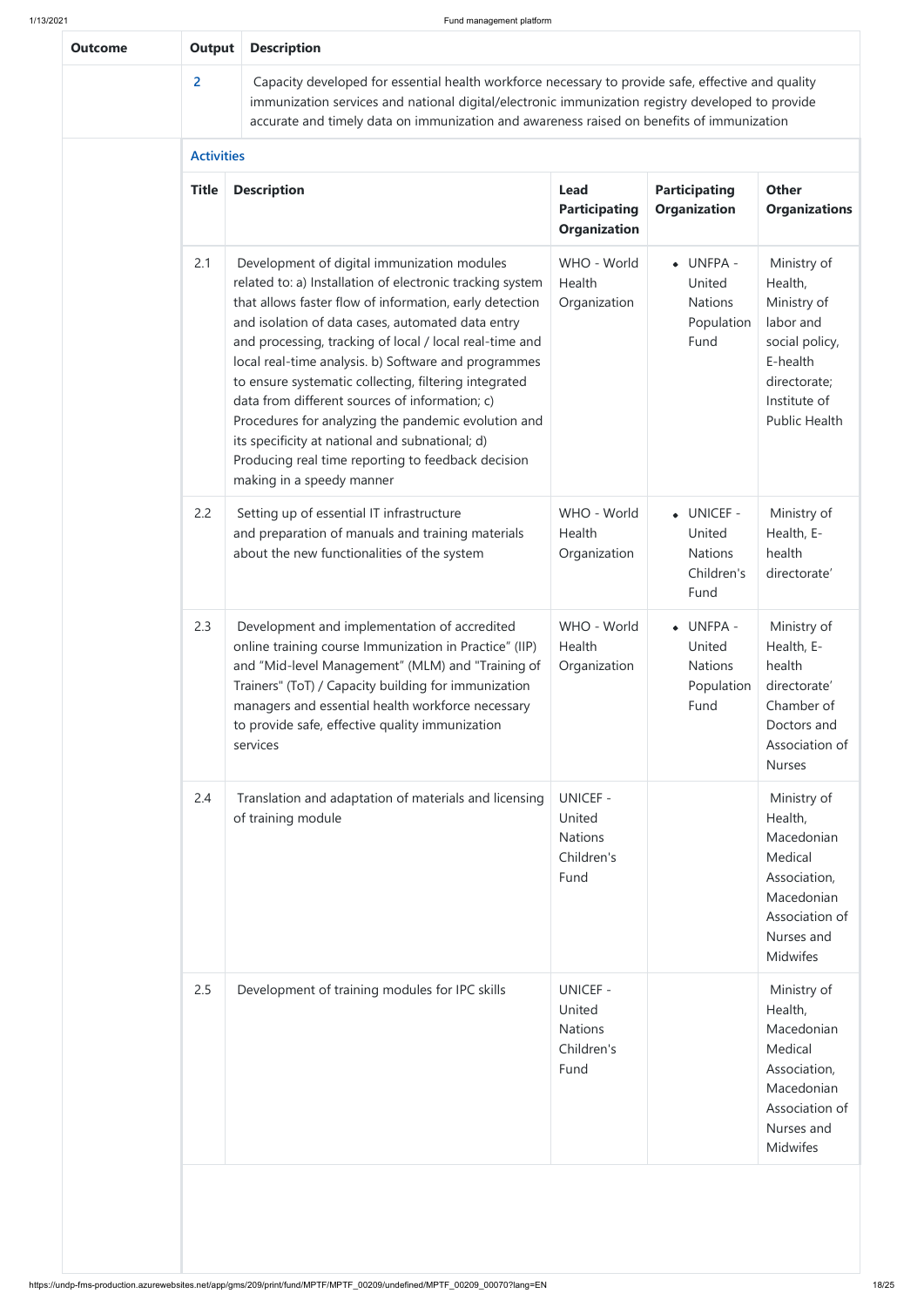| <b>Outcome</b> | <b>Output</b> | <b>Description</b>                                                                                                                                                                                                           |                                                                   |                                                                                                                                                                  |
|----------------|---------------|------------------------------------------------------------------------------------------------------------------------------------------------------------------------------------------------------------------------------|-------------------------------------------------------------------|------------------------------------------------------------------------------------------------------------------------------------------------------------------|
|                | 2.6           | Participation at regional Training of Master trainers                                                                                                                                                                        | <b>UNICEF -</b><br>United<br><b>Nations</b><br>Children's<br>Fund | Ministry of<br>Health,<br>Macedonian<br>Medical<br>Association,<br>Macedonian<br>Association of<br>Nurses and<br>Midwifes                                        |
|                | 2.7           | Training in IPC for frontline immunization workers                                                                                                                                                                           | <b>UNICEF -</b><br>United<br><b>Nations</b><br>Children's<br>Fund | Ministry of<br>Health,<br>Macedonian<br>Medical<br>Association,<br>Macedonian<br>Association of<br>Nurses and<br>Midwifes                                        |
|                | 2.8           | Better understanding of the perceptions of risk<br>(myths and facts) among the health workers and<br>general population [rapid assessment of self-efficacy,<br>attitudes and perceptions related to routine<br>immunization] | <b>UNICEF -</b><br>United<br><b>Nations</b><br>Children's<br>Fund | Ministry of<br>Health,<br>Macedonian<br>Medical<br>Association,<br>Macedonian<br>Association of<br>Nurses and<br>Midwifes                                        |
|                | 2.9           | Promote awareness of vaccine risks and benefits of<br>immunization [multi-media campaign building on<br>evidence and regular social media listening]                                                                         | <b>UNICEF -</b><br>United<br><b>Nations</b><br>Children's<br>Fund | Ministry of<br>Health,<br>Macedonian<br>Medical<br>Association,<br>Macedonian<br>Association of<br>Nurses and<br>Midwifes                                        |
|                | 2.10          | Scaling up behavioral insights informed solutions to<br>address vaccine hesitancy                                                                                                                                            | <b>UNICEF -</b><br>United<br><b>Nations</b><br>Children's<br>Fund | Ministry of<br>Health,<br>Macedonian<br>Medical<br>Association,<br>Macedonian<br>Association of<br>Nurses and<br><b>Midwifes</b>                                 |
|                | 2.11          | Technical assistance to implement policy<br>recommendations for immunization demand<br>generation                                                                                                                            | <b>UNICEF -</b><br>United<br><b>Nations</b><br>Children's<br>Fund | Ministry of<br>Health,<br>Macedonian<br>Medical<br>Association,<br>Macedonian<br>Association of<br>Nurses and<br>Midwifes;<br><b>Oxford Policy</b><br>Management |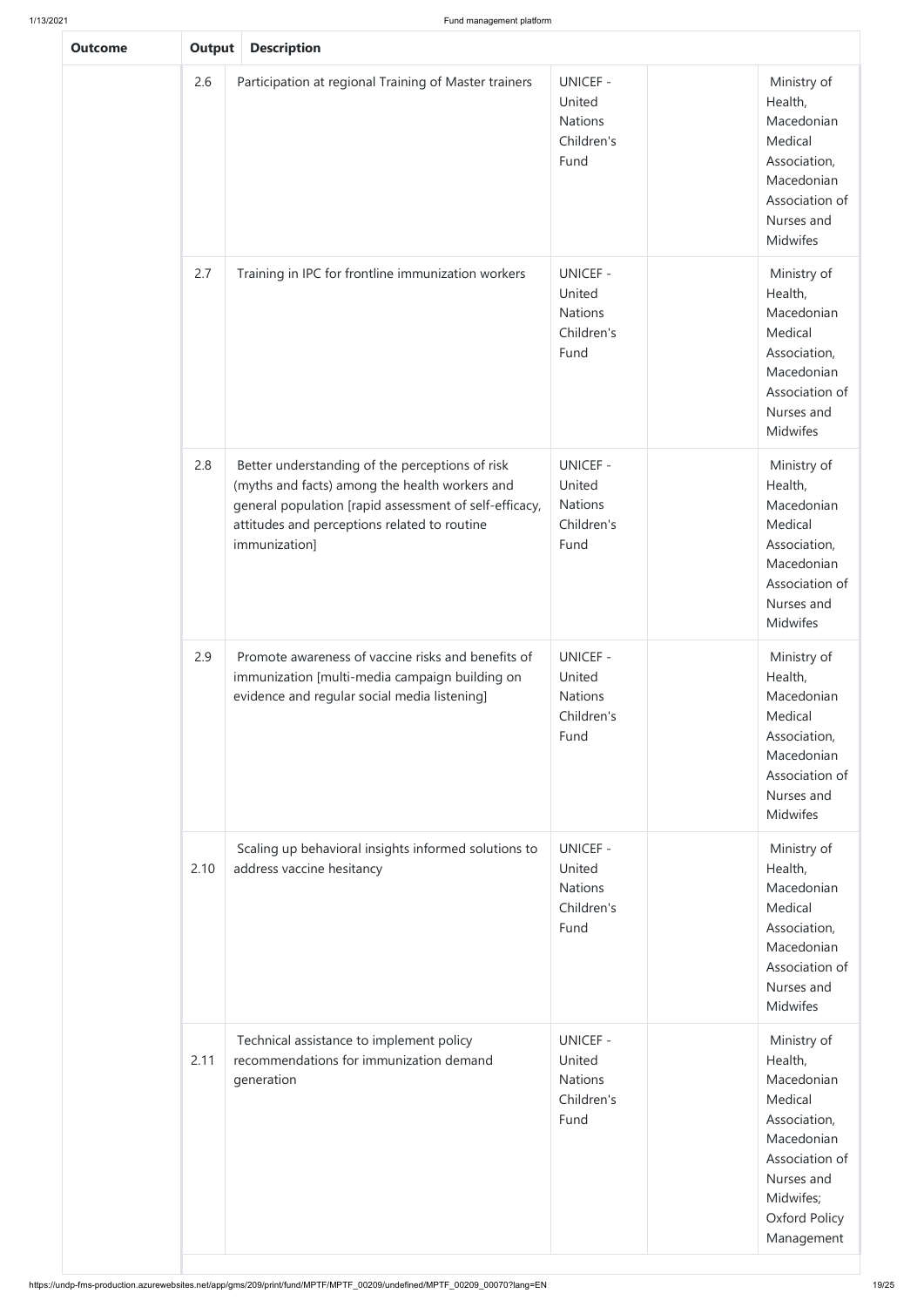| <b>Outcome</b> | Output                                                                                                                                                 | <b>Description</b>                                                                                                                                       |                                                                                                           |                                                                   |                                                              |                              |                                                                                                                                                           |                                                                                                      |
|----------------|--------------------------------------------------------------------------------------------------------------------------------------------------------|----------------------------------------------------------------------------------------------------------------------------------------------------------|-----------------------------------------------------------------------------------------------------------|-------------------------------------------------------------------|--------------------------------------------------------------|------------------------------|-----------------------------------------------------------------------------------------------------------------------------------------------------------|------------------------------------------------------------------------------------------------------|
|                | 2.12                                                                                                                                                   | Technical assistance to support implementation of<br>RCCE activities (TA C4D Officer)                                                                    |                                                                                                           | <b>UNICEF -</b><br>United<br><b>Nations</b><br>Children's<br>Fund |                                                              |                              |                                                                                                                                                           | Ministry of<br>Health                                                                                |
|                | $\overline{\mathbf{3}}$                                                                                                                                | Developed system for recognition, reporting, referral and response of gender-based violence cases,<br>targeting under-served areas and groups.           |                                                                                                           |                                                                   |                                                              |                              |                                                                                                                                                           |                                                                                                      |
|                | <b>Activities</b>                                                                                                                                      |                                                                                                                                                          |                                                                                                           |                                                                   |                                                              |                              |                                                                                                                                                           |                                                                                                      |
|                | <b>Title</b>                                                                                                                                           | <b>Description</b>                                                                                                                                       | <b>Participating</b><br><b>Lead</b><br><b>Organization</b><br><b>Participating</b><br><b>Organization</b> |                                                                   | <b>Other Organizations</b>                                   |                              |                                                                                                                                                           |                                                                                                      |
|                | 3.1                                                                                                                                                    | Training of social service workforce to<br>provide immediate and continuous support<br>to children and families, and ensure access<br>to GBV services    | <b>UNICEF -</b><br>United<br><b>Nations</b><br>Children's<br>Fund                                         |                                                                   | • UNICEF -<br>United<br><b>Nations</b><br>Children's<br>Fund |                              | Ministry of Labor and<br>Social Policy, Institute for<br><b>Social Activities</b><br>Ministry of Health,<br>Ministry of Labor and<br><b>Social Policy</b> |                                                                                                      |
|                | 3.2                                                                                                                                                    | Development of GBV sensitization material<br>for SRH professionals                                                                                       | <b>UNFPA -</b><br>United<br><b>Nations</b><br>Population<br>Fund                                          |                                                                   |                                                              |                              |                                                                                                                                                           |                                                                                                      |
|                | 3.3<br>Outreach activities to support the centers<br>for social work to identify secondary<br>impacts on most vulnerable families and<br>address these |                                                                                                                                                          | <b>UNICEF -</b><br>United<br><b>Nations</b><br>Children's<br>Fund                                         |                                                                   |                                                              |                              | Clinic of Psychiatry                                                                                                                                      | Ministry of Labor and<br>Social Policy, University                                                   |
|                | 3.4<br>Raising awareness and tailored<br>community-based communications<br>activities related to the GBV services                                      |                                                                                                                                                          | <b>UNFPA -</b><br>United<br><b>Nations</b><br>Population<br>Fund                                          |                                                                   | • UNICEF -<br>United<br>Fund                                 | <b>Nations</b><br>Children's |                                                                                                                                                           |                                                                                                      |
|                | 3.5                                                                                                                                                    | Provide mental health and psychosocial<br>support, counselling and rehabilitation<br>support to vulnerable groups at higher risk<br>of secondary impacts | <b>UNICEF -</b><br>United<br><b>Nations</b><br>Children's<br>Fund                                         |                                                                   |                                                              |                              | Young Lawyers<br>Association                                                                                                                              | Ministry of Labor and<br>Social Policy, Macedonian                                                   |
|                | 3.6                                                                                                                                                    | Scale up parenting programmes, including<br>information and support for positive<br>parenting practice, to decrease the level of<br>stress on caregivers | <b>UNICEF -</b><br>United<br><b>Nations</b><br>Children's<br>Fund                                         |                                                                   |                                                              |                              | <b>Domestic Violence</b>                                                                                                                                  | Ministry of Labor and<br>Social Policy, National<br>Network for Violence<br>Against Women and        |
|                | 3.7<br>Establishment of trauma-informed primary<br>healthcare, including screening for ACEs at<br><b>PHC</b>                                           |                                                                                                                                                          | <b>UNICEF -</b><br>United<br><b>Nations</b><br>Children's<br>Fund                                         |                                                                   |                                                              |                              | and Midwifes                                                                                                                                              | Ministry of Health,<br>Macedonian Medical<br>Association, Macedonian<br><b>Association of Nurses</b> |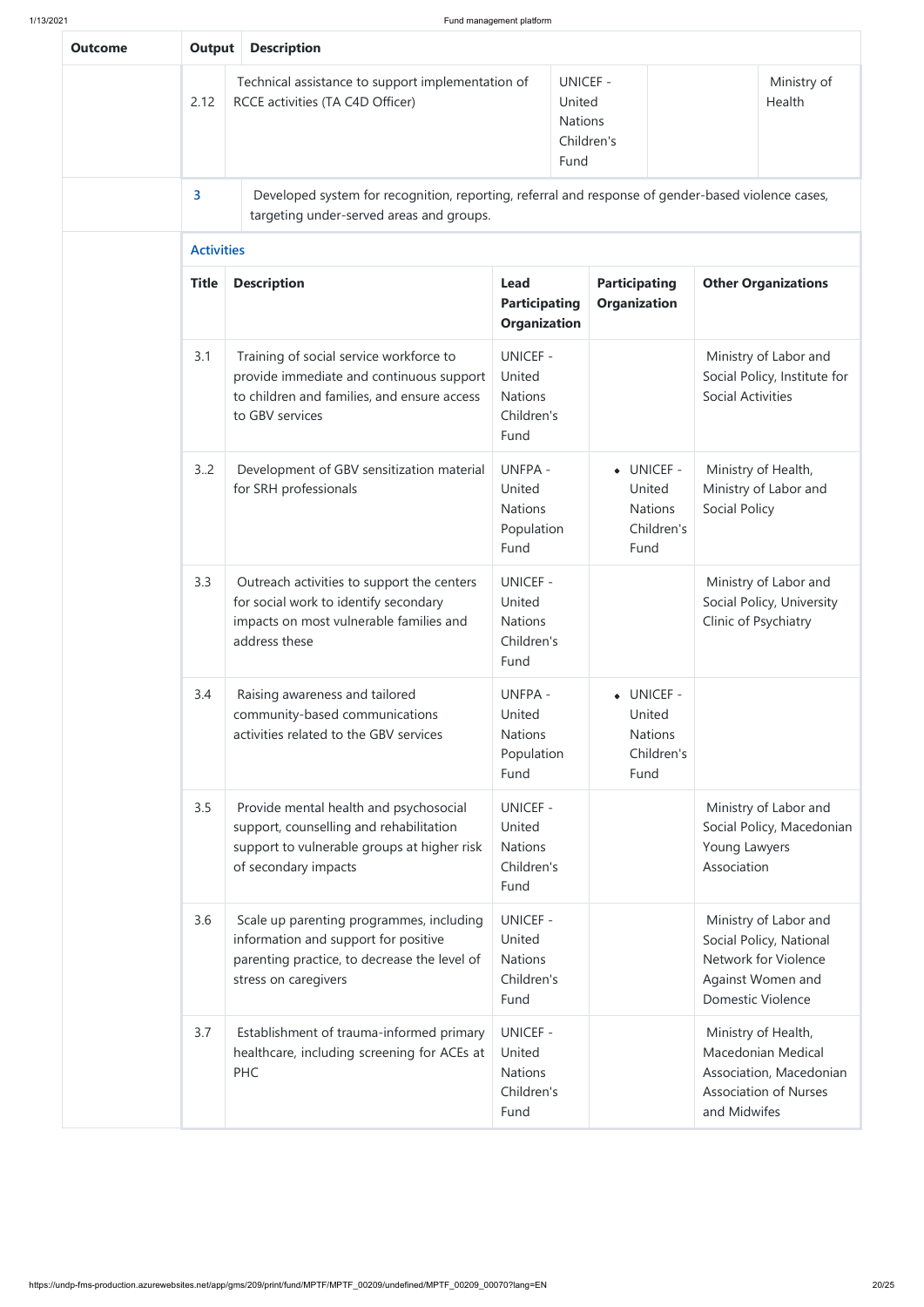https://undp-fms-production.azurewebsites.net/app/gms/209/print/fund/MPTF/MPTF\_00209/undefined/MPTF\_00209\_00070?lang=EN 21/25

# **Project Indicators**

| $\mathsf{C}$<br>$\bullet$<br>m<br>p<br>$\mathbf o$<br>n<br>е<br>n<br>t<br>T<br>t<br>e | <b>Description</b><br>Number of health<br>workers trained with<br>the newly established<br>training course on<br>safe vaccination<br>practices                                        | <b>Category</b><br>Capacity | <b>Cycle</b><br>Yearly | <b>Scope</b><br>Country | <b>Value</b><br><b>Type</b><br>Number<br>ra | <b>Bas</b><br>eli<br>ne<br>Val<br>ue<br>$\boldsymbol{0}$ | <b>Base</b><br>line<br>Year<br>2020 | <b>Target</b><br><b>Value</b><br>2000 | <b>Targ</b><br>et<br>Year<br>2021 | <b>Linked</b><br>Outcome /<br><b>Output</b><br><b>Outcome: 1</b><br><b>Output: 2</b> |
|---------------------------------------------------------------------------------------|---------------------------------------------------------------------------------------------------------------------------------------------------------------------------------------|-----------------------------|------------------------|-------------------------|---------------------------------------------|----------------------------------------------------------|-------------------------------------|---------------------------------------|-----------------------------------|--------------------------------------------------------------------------------------|
|                                                                                       | Number of new<br>digital immunization<br>modules established                                                                                                                          | Capacity                    | Yearly                 | Country                 | Number<br>ra                                | $\boldsymbol{0}$                                         | 2020                                | 2000                                  | 2021                              | <b>Outcome: 1</b><br><b>Output: 2</b>                                                |
|                                                                                       |                                                                                                                                                                                       |                             |                        |                         |                                             |                                                          |                                     |                                       |                                   |                                                                                      |
|                                                                                       | accessing (with UN<br>support) essential<br>(non-COVID-19<br>related) sexual and<br>reproductive health<br>services,<br>disaggregated by sex,<br>age group and at-risk<br>populations | <b>Beneficiaries</b>        | closure                | Country                 | ra                                          |                                                          | 2020                                |                                       | 1800                              | <b>Outcome: 1</b><br><b>Output: 1</b>                                                |
|                                                                                       |                                                                                                                                                                                       | Number of people            |                        | At                      |                                             | Number                                                   | $\theta$                            |                                       | 2022                              |                                                                                      |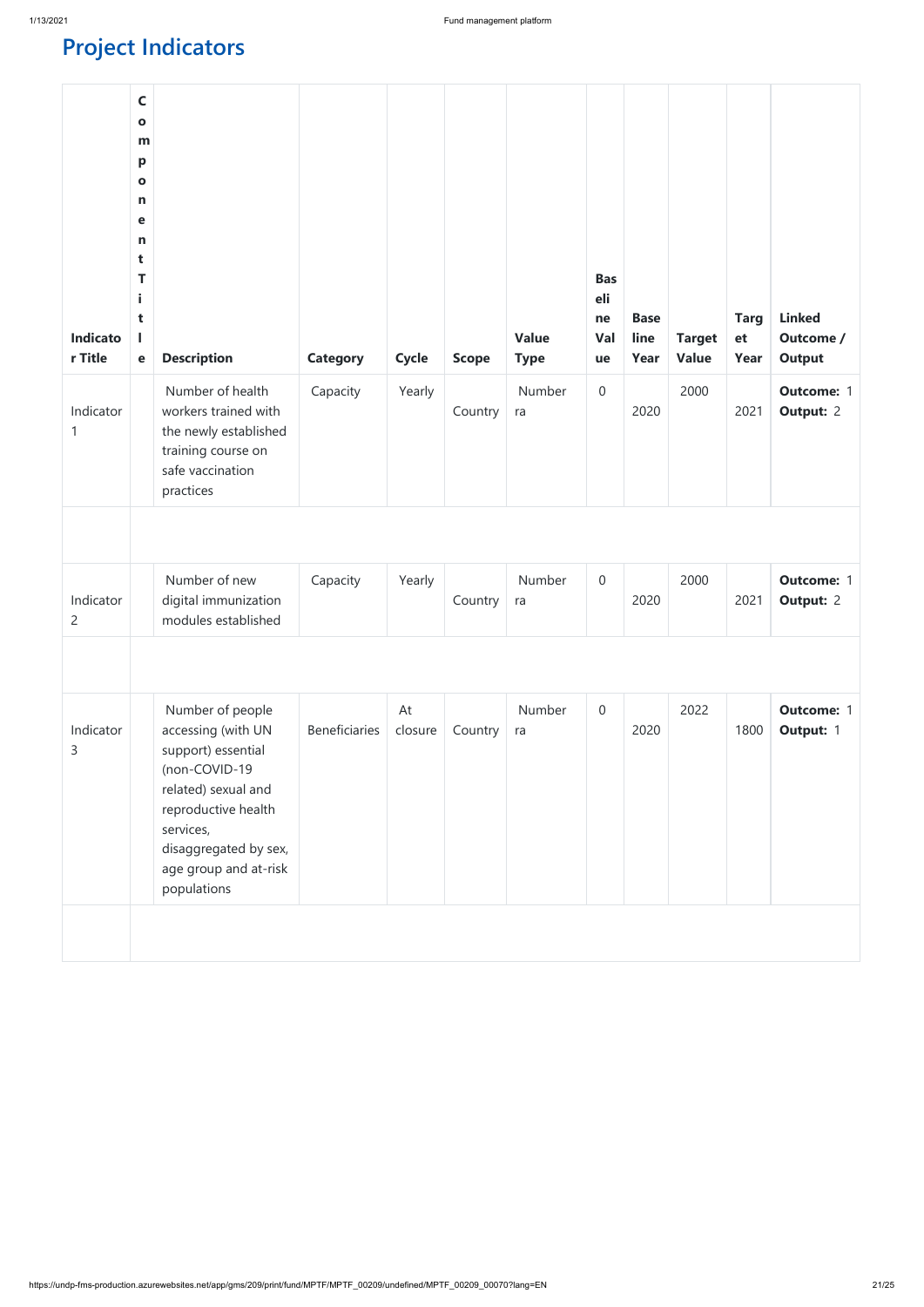| <b>Indicato</b><br>r Title  | $\mathsf{C}$<br>$\mathbf{o}$<br>m<br>$\mathbf{p}$<br>$\mathbf{o}$<br>$\mathsf{n}$<br>$\mathbf e$<br>$\mathsf{n}$<br>t<br>T<br>i.<br>t<br>L<br>$\mathbf e$ | <b>Description</b>                                                                                      | <b>Category</b> | <b>Cycle</b>  | <b>Scope</b> | <b>Value</b><br><b>Type</b> | <b>Bas</b><br>eli<br>ne<br>Val<br>ue | <b>Base</b><br>line<br>Year | <b>Target</b><br><b>Value</b> | <b>Targ</b><br>et<br>Year | <b>Linked</b><br>Outcome /<br><b>Output</b> |
|-----------------------------|-----------------------------------------------------------------------------------------------------------------------------------------------------------|---------------------------------------------------------------------------------------------------------|-----------------|---------------|--------------|-----------------------------|--------------------------------------|-----------------------------|-------------------------------|---------------------------|---------------------------------------------|
| Indicator<br>4              |                                                                                                                                                           | Number of health<br>service providers<br>trained to provide<br>SRH services in the<br>mobile clinics    | Capacity        | At<br>closure | Country      | Number<br>ra                | $\boldsymbol{0}$                     | 2020                        | 50                            | 2022                      | <b>Outcome: 1</b><br>Output: 1              |
|                             |                                                                                                                                                           |                                                                                                         |                 |               |              |                             |                                      |                             |                               |                           |                                             |
| Indicator<br>5              |                                                                                                                                                           | Number of services<br>provided at the<br>mobile clinics                                                 | Other           | At<br>closure | Country      | Number<br>ra                | $\overline{0}$                       | 2020                        | 4                             | 2022                      | <b>Outcome: 1</b><br>Output: 1              |
|                             |                                                                                                                                                           |                                                                                                         |                 |               |              |                             |                                      |                             |                               |                           |                                             |
| Indicator<br>6              |                                                                                                                                                           | Safe services in place<br>to address gender-<br>based violence (GBV)<br>during the COVID-19<br>pandemic | Other           | At<br>closure | Country      | Yes/No ra                   | no                                   | 2020                        | yes                           | 2022                      | <b>Outcome: 1</b><br><b>Output: 3</b>       |
|                             |                                                                                                                                                           |                                                                                                         |                 |               |              |                             |                                      |                             |                               |                           |                                             |
|                             |                                                                                                                                                           |                                                                                                         |                 |               |              |                             |                                      |                             |                               |                           |                                             |
| Indicator<br>$\overline{7}$ |                                                                                                                                                           | Number of master<br>trainers trained in<br><b>IPCS</b>                                                  | Capacity        | Yearly        | Country      | Number<br>ra                | $\mathbf 0$                          | 2020                        | 10                            | 2021                      | <b>Outcome: 1</b><br><b>Output: 2</b>       |
|                             |                                                                                                                                                           |                                                                                                         |                 |               |              |                             |                                      |                             |                               |                           |                                             |
| Indicator<br>8              |                                                                                                                                                           | Number of<br>immunization teams<br>trained in IPCS                                                      | Capacity        | Yearly        | Country      | Percentage<br>ra            | $\mathbf 0$                          | 2021                        | 30                            | 2022                      | <b>Outcome: 1</b><br><b>Output: 2</b>       |
|                             |                                                                                                                                                           |                                                                                                         |                 |               |              |                             |                                      |                             |                               |                           |                                             |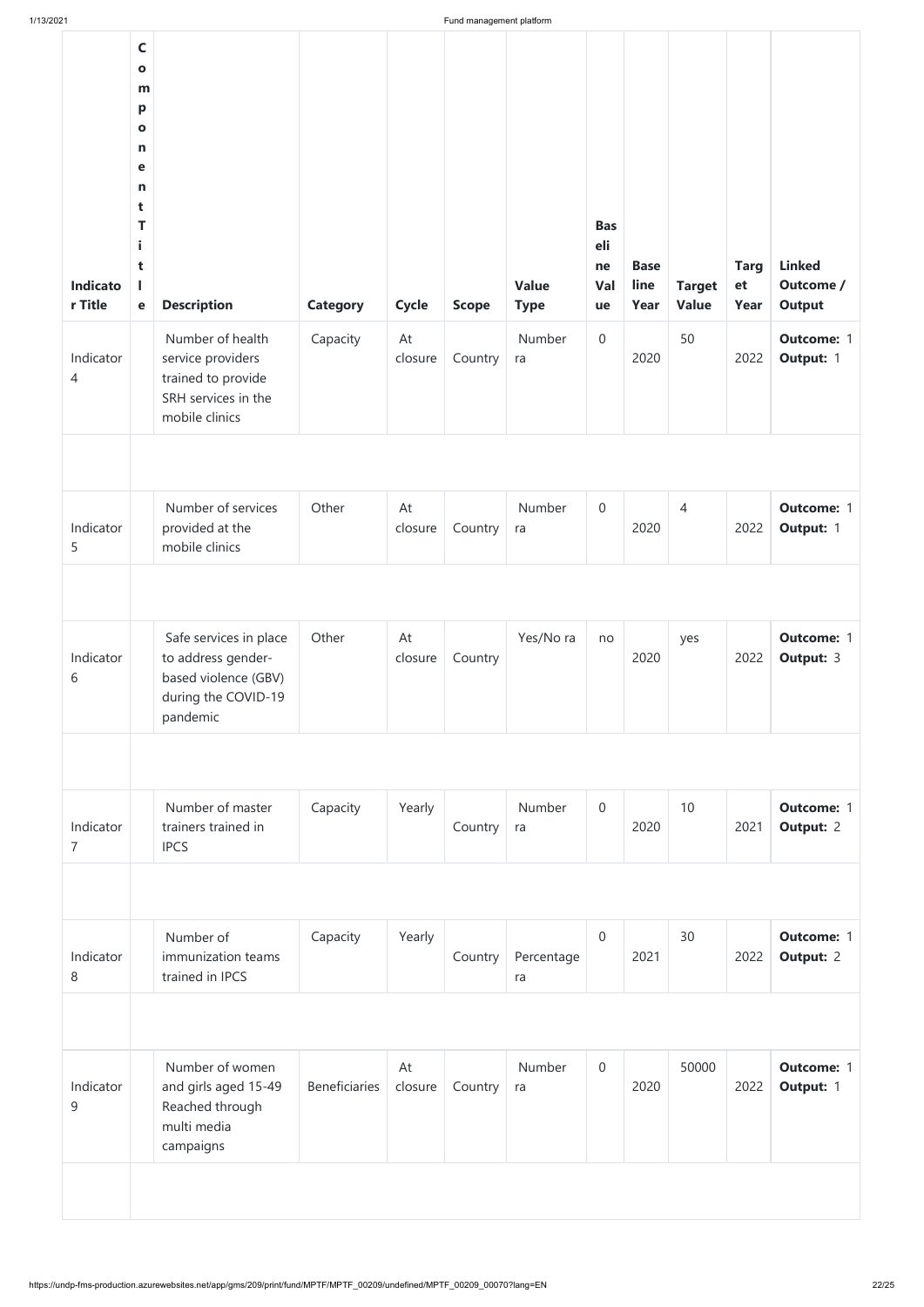| 1/13/2021           |                                                                                                                                     |                                                                                                                                                                             |                      |               | Fund management platform |                             |                                      |                             |                               |                           |                                             |
|---------------------|-------------------------------------------------------------------------------------------------------------------------------------|-----------------------------------------------------------------------------------------------------------------------------------------------------------------------------|----------------------|---------------|--------------------------|-----------------------------|--------------------------------------|-----------------------------|-------------------------------|---------------------------|---------------------------------------------|
| Indicato<br>r Title | $\mathsf{C}$<br>$\mathbf{o}$<br>m<br>p<br>$\mathbf{o}$<br>n<br>$\mathbf e$<br>$\mathsf{n}$<br>t<br>T<br>Î.<br>t<br>L<br>$\mathbf e$ | <b>Description</b>                                                                                                                                                          | <b>Category</b>      | <b>Cycle</b>  | <b>Scope</b>             | <b>Value</b><br><b>Type</b> | <b>Bas</b><br>eli<br>ne<br>Val<br>ue | <b>Base</b><br>line<br>Year | <b>Target</b><br><b>Value</b> | <b>Targ</b><br>et<br>Year | <b>Linked</b><br>Outcome /<br><b>Output</b> |
| Indicator<br>10     |                                                                                                                                     | Number of people<br>reached through<br>immunization<br>campaign                                                                                                             | <b>Beneficiaries</b> | Yearly        | Country                  | Number<br>ra                | $\theta$                             | 2020                        | 500000                        | 2022                      | <b>Outcome: 1</b><br><b>Output: 2</b>       |
|                     |                                                                                                                                     |                                                                                                                                                                             |                      |               |                          |                             |                                      |                             |                               |                           |                                             |
| Indicator<br>11     |                                                                                                                                     | Number of people<br>engaged with<br>messages from the<br>immunization<br>campaign                                                                                           | <b>Beneficiaries</b> | At<br>closure | Country $ $ ra           | Number                      | $\boldsymbol{0}$                     | 2020                        | 45000                         | 2022                      | <b>Outcome: 1</b><br><b>Output: 2</b>       |
|                     |                                                                                                                                     |                                                                                                                                                                             |                      |               |                          |                             |                                      |                             |                               |                           |                                             |
| Indicator<br>12     |                                                                                                                                     | Number of social<br>service workforce<br>trained provide<br>immediate and<br>continuous support to<br>children and families,<br>and ensure access to<br><b>GBV</b> services | Capacity             | Yearly        | Country                  | Number<br>ra                | $\boldsymbol{0}$                     | 2020                        | 100                           | 2021                      | <b>Outcome: 1</b><br><b>Output: 3</b>       |
|                     |                                                                                                                                     |                                                                                                                                                                             |                      |               |                          |                             |                                      |                             |                               |                           |                                             |
| Indicator<br>13     |                                                                                                                                     | Number of persons<br>provided with support<br>through helplines                                                                                                             | <b>Beneficiaries</b> | Yearly        | Country                  | Number<br>ra                | 344                                  | 2020                        | 1000                          | 2021                      | <b>Outcome: 1</b><br><b>Output: 3</b>       |

| Indicator<br>14 | Number of PHC<br>clinics screening for<br>ACEs | Capacity | At<br>closure | Country | Percentage<br>ra | 2020 | 2022 | <b>Outcome: 1</b><br><b>Output: 3</b> |
|-----------------|------------------------------------------------|----------|---------------|---------|------------------|------|------|---------------------------------------|
|                 |                                                |          |               |         |                  |      |      |                                       |

# **Risks**

| Likelihood   Impact<br><b>Mitigating Measures</b><br><b>Level</b><br><b>Risk Owner</b><br><b>Event</b><br>Category |  |  |  |  |  |  |  |  |
|--------------------------------------------------------------------------------------------------------------------|--|--|--|--|--|--|--|--|
|--------------------------------------------------------------------------------------------------------------------|--|--|--|--|--|--|--|--|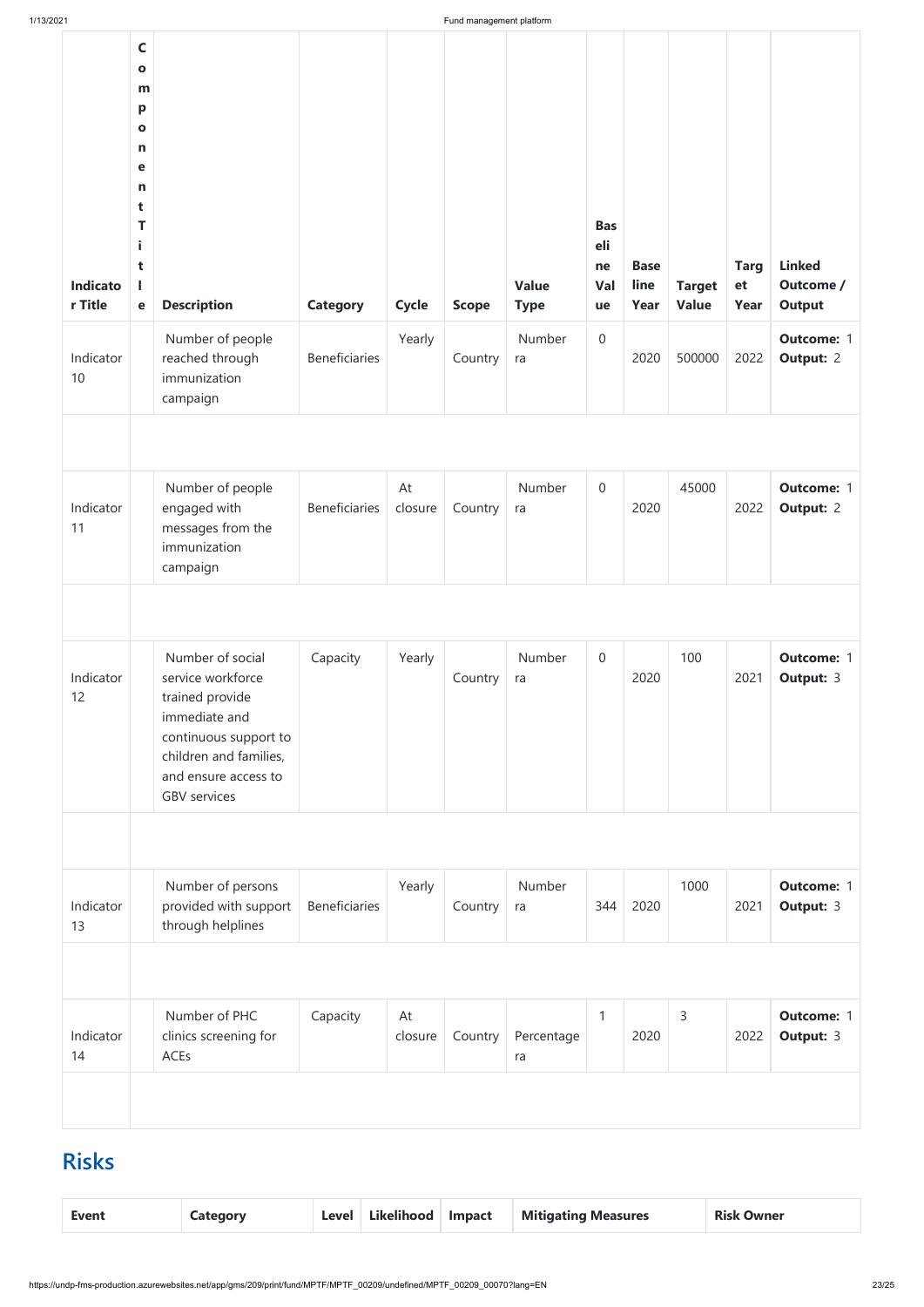| Risk 1: COVID-19<br>pandemic<br>deteriorates and<br>impacts program<br>implementation<br>due to shortage<br>of health care<br>professionals                | • Operational                  | Low         | Likely      | Moderate | Ensure that sufficient and<br>back-up health service<br>providers are trained and<br>quickly deployed Secure PPE<br>for all service providers<br>engaged in the program<br>implementation to minimize<br>the risks of COVID-19<br>transmission                                            | spasenovskam@who.int            |
|------------------------------------------------------------------------------------------------------------------------------------------------------------|--------------------------------|-------------|-------------|----------|-------------------------------------------------------------------------------------------------------------------------------------------------------------------------------------------------------------------------------------------------------------------------------------------|---------------------------------|
| Risk 2: Reluctance<br>of girls and<br>women to utilize<br>SRH and GBV<br>mobile services<br>as new and<br>innovative service<br>provision<br>modality      | • Social and<br>Environmental  | <b>High</b> | Possible    | Moderate | Engage with municipalities,<br>civil society organizations,<br>family doctors and community<br>workers to reach out to<br>vulnerable groups and secure<br>their participation Conduct<br>sensitive communication for<br>reaching out to vulnerable<br>groups to ensure<br>confidentiality | shalja-<br>plavjanska@unfpa.org |
| Risk 3: Slow<br>delivery and<br>inability to<br>implement within<br>timeframe of a<br>development<br>emergency                                             | • Operational                  | Low         | Unlikely    | Moderate | Reassignment of staff / use of<br>consultants Local supply<br>options Remote working<br>modalities in place / ready to<br>be activated                                                                                                                                                    | spasenovskam@who.int            |
| Risk 4: Absence<br>of National RCCE<br>plan                                                                                                                | • Strategic                    | Low         | Unlikely    | Minor    | Campaigns developed in close<br>cooperation with MoH and<br>other stakeholders engaged in<br>RCCE activities, two<br>consultants (international and<br>national) hired to develop the<br>plan in collaboration with<br>MoH                                                                | dnikovska@unicef.org            |
| Risk 5: Lower<br>efficiency in<br>delivering the<br><b>IPCS</b> trainings<br>virtually instead<br>of face-to-face                                          | Operational<br>$\blacklozenge$ | Low         | Unlikely    | Minor    | Adaptation of trainings for<br>online delivery, combined with<br>face-to-face trainings                                                                                                                                                                                                   | dnikovska@unicef.org            |
| Risk 6: Municipal<br>elections<br>scheduled for<br>September 2021<br>might cause<br>distraction of<br>staff and local<br>partners in the<br>implementation | • Operational                  | Low         | Very Likely | Minor    | Work with civil society<br>organizations and technical<br>level staff.                                                                                                                                                                                                                    | shalja-<br>plavjanska@unfpa.org |

# **Budget by UNSDG Categories**

| <b>Budget Lines</b>             | <b>Description</b> | <b>UNFPA (7%)</b> | <b>UNICEF (7%)</b> | <b>WHO (7%)</b> | <b>Total</b> |
|---------------------------------|--------------------|-------------------|--------------------|-----------------|--------------|
| 1. Staff and other<br>personnel |                    | 55,000            | 72,000             | 15,000          | 142,000      |